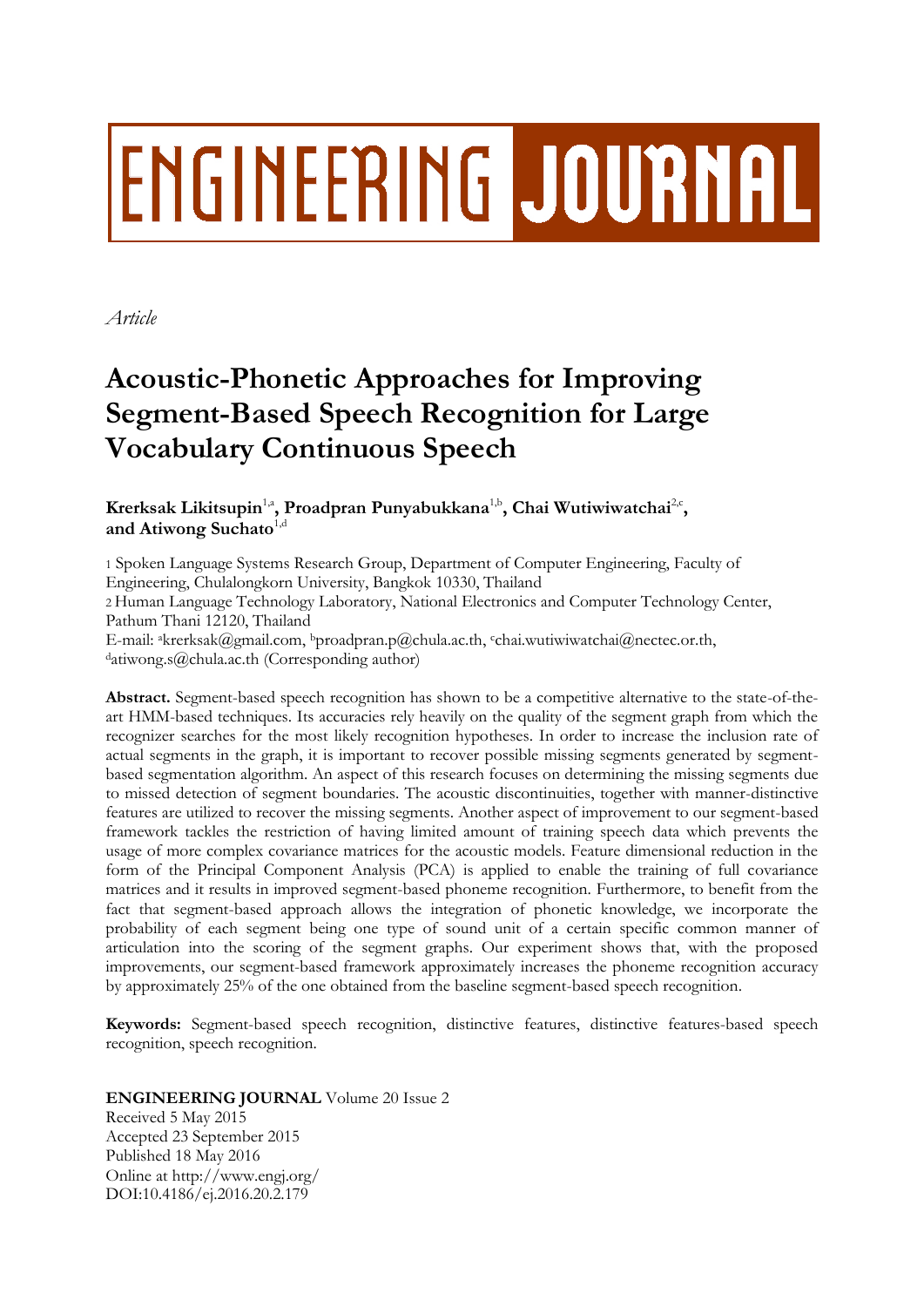# **1. Introduction**

Segment-based speech recognition [1] has been proven that it can overcome traditional frame-based segment recognition such as the Hidden Markov Models (HMMs) [2] in both American English language and Thai language. For the American English language, the Massachusetts Institute of Technology's SUMMIT [1], a segment-based speech recognition system, has shown successful results in several recognition tasks. SUMMIT archive appears to have 24.4% phonetic-recognition error rate on the TIMIT (Texas Instruments–Massachusetts Institute of Technology) speech corpus [3], and word-recognition error rate is 6.1% on weather inquiry tasks. For the Thai language, our previous research [4] compared phoneme recognition accuracies between segment-based and frame-based by using a large vocabulary Thai continuous speech corpus. The results showed that segment-based speech recognition yielded slightly better accuracy when segmental models alone were applied, and approximately 5% increase when both segmental and boundary models were used.

Nonetheless, the segment-based speech recognition still has some drawbacks. Our previous research [5] revealed that segment graphs generated by a probabilistic segmentation [6–8] may generate errors due to inserted false boundaries and deleted boundaries. In this work, we defined the segment error as the transcribed segments not appeared in the segment graph. The acceptable tolerance level for a segment boundary is at ±20 milliseconds. This work categorizes the segment error into two types.

The first type is the segment error due to the inserted false boundaries, an example of which is shown in Fig. 1, in which the "kl" segment is missing from the segment graph since the "l-x" boundary is falsely hypothesized.



Fig. 1. A segment error due to an inserted false boundary.

The second type of segment error is the segment error due to the deleted boundary (Fig. 2). In this figure, the "a" and "s" segments do not appear in the segment graph since a boundary is missing.



Fig. 2. A segment error due to a deleted boundary.

Table 1 lists the segment error rate of the segment graph, which is the ratio of the number of transcribed segments not appearing in the segment graph to the total number of transcribed segments, obtained via the twenty best hypotheses of the baselined frame-based recognizer on evaluation test set of LOTUS corpus [9, 10]. The errors due to inserted false boundary were handled in previous research [5]. This research will be focusing on the remaining error.

Table 1. Segment errors generated from a probabilistic segmentation.

| <b>Error</b> types                    | Error $\binom{0}{0}$ |
|---------------------------------------|----------------------|
| Errors due to inserted false boundary | 15.80                |
| Errors due to deleted boundary        | 11.90                |
| Total errors                          | 27.70                |

The two types of segment errors directly affect the segment-based speech recognition's performance because segment-based speech recognizer will score the segments and paths traversing the segment graph, and searching for optimal hypotheses. To improve the segment graph, we added a segment error recovery step to attempt to recover possible missing segments in a new segment-based speech recognition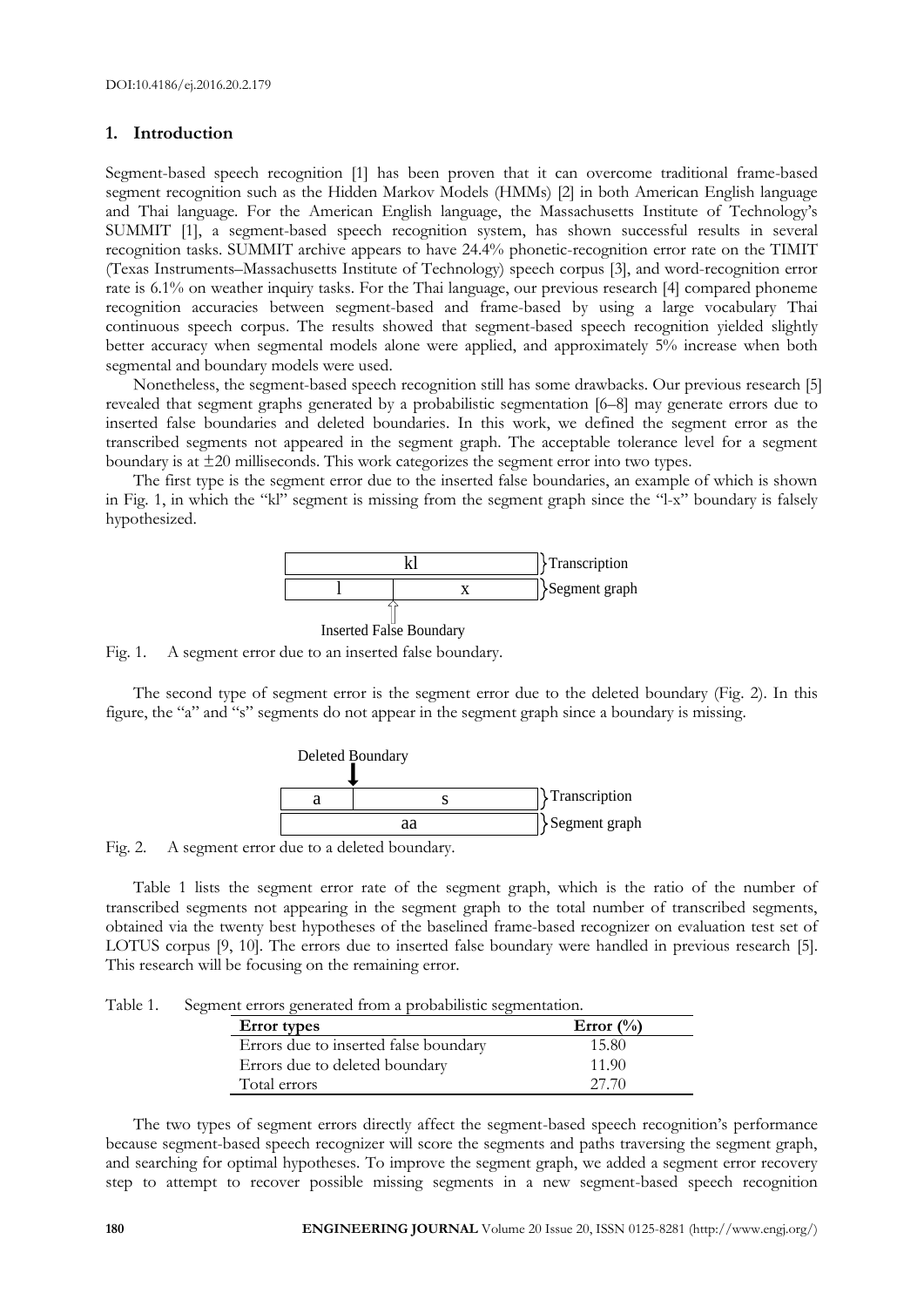framework as shown in Fig. 3. The processes labeled 1 and 2 in the proposed segment-based framework attempt to recover possible missing segments caused by falsely inserted boundaries which done by our previous research [5]. This research expanded upon previous work by recovering segment errors caused by falsely deleted segment boundaries. The changes of distinctive feature values reflecting speech manners (labeled 4), together with some considerations on raw acoustic discontinuities (labeled 3), are used in assessing boundaries in the segment graph in an attempt to improve its quality. Second, we proposed an improved process to segment scoring by evaluating and combining the probabilities of a segment being one type of sound unit of a certain specific common manner of articulation into our probabilistic framework of segment-based speech recognition (labeled 5). Third, due to the limited resources of Thai speech corpus to train well-trained acoustic models for segment-based speech recognition, we tuned the performance of acoustic models by reducing dimensions of feature vector by using a principal component analysis (PCA) (labeled 6).



Fig. 3. The segment-based recognition framework with the proposed segment error recovery, broad class score, and dimension reduction.

This paper is structured as follows. Section 2 describes the background knowledge of Acoustic-Phonetics which was incorporated with our segment-based framework. The next section explains in detail about our proposed segment-based speech recognition framework. Section 3.1 and Section 3.2 revisit the methods for eliminating segment errors due to inserted boundaries originally propose from our previous research [5], while the rest of section 3 describe additional proposals originated in this work to the framework. Section 4 defines our experiment setting and experiment details. The experiment results and discussions are shown in the Section 5. In section 6, we conclude the work as well as suggest aspects that should be studied further in the future.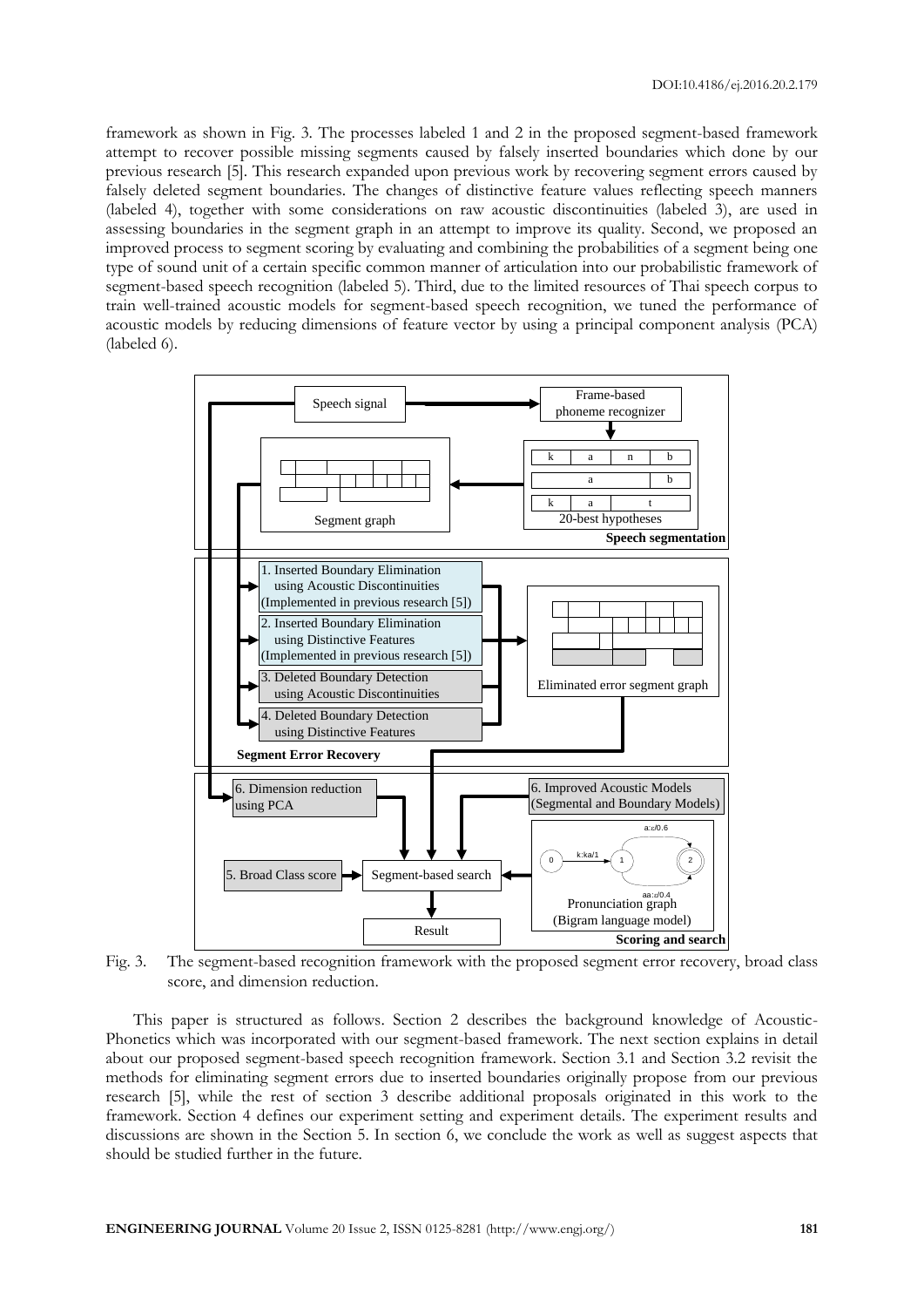# **2. Acoustic-Phonetic Approaches**

To improve the segment-based speech recognition accuracy, we focused on improving the segment graph quality by increasing the number of correct segments in the segment graph and proposing additional criteria for segment scoring during the decoding process. Acoustic-phonetic information was utilized to achieve these improvements.

# **2.1. Acoustic Discontinuities (Acoustic Approach)**

In general, the degrees of acoustic discontinuities on the boundaries are much higher than the ones within segments. There are many researches proposed segmentation algorithm by locating abrupt acoustic changes such as Glass and Zue [11, 12], Wang et al. [13], and Leelaphattarakij et al. [14]. In this work, we also attempted to capture such acoustic discontinuities through some acoustic measurements in order to verify each and every hypothesized boundary that is highly likely to be one of the actual boundaries (or not). Moreover, the acoustic discontinuities are also used to detect a missing segment. In this work, we applied acoustic discontinuity measuring to the method used in [11, 14], in which Euclidean distance between MFCC vectors were calculated according to the formula listed in Eq. (1).

$$
d(a,b) = \sqrt{\sum_{i=0}^{Dim} (a_i - b_i)^2}
$$
 (1)

The  $d(a, b)$  is Euclidean distance between frame a and b where  $a_i$  refer to MFCC vector at  $i^t$ dimension of the speech frame  $a$ . We creates a vector of Euclidean distance of three frames of the speech signal prior to a hypothesized boundary and ones from three frames after the boundary i.e.  $d(p1, a1)$ ,  $d(p2, a2)$ ,  $d(p3, a3)$  as shown in Fig. 4 then models the acoustic discontinuities of segment boundaries and non-boundaries by using Multivariate Gaussian distribution models. The boundary classifier was trained from the training set of LOTUS corpus, in which boundaries were located via some forced alignment.





# **2.2. Distinctive Features (Phonetic Approach)**

Sounds in world languages are typically classified based on their corresponding articulatory mechanisms that occur in the human speech production process. Distinctive features are binary-valued (either + or -) features, each of which is associated with a certain major articulatory characteristic. For the set of distinctive features we adopted in this work, distinctive features are categorized into three categories: source characteristics, manners of articulation, and places of articulation. Source characteristics indicate the vibration of the vocal folds, manners of articulation represent phonological structures of speech production, and places of articulation determine major articulators in the vocal tract.

Many research reports have tried to classify speech based on the corresponding articulatory mechanisms occurring in the human speech production process. Most of them focus on distinctive features, which are binary-valued (either + or −) features representing a major articulatory characteristic. Liu [15] and Dareyoah et al. [16] tried to detect vowel landmark. Many works reported cases regarding distinctive feature-based speech recognition framework, ranging from studying and proposing measurable acoustic parameters (APs) to proposing and evaluating complete distinctive feature-based speech recognition tasks in limited domains [17–20], which yielded satisfactory results. Juneja and Espy-Wilson [21–23] also proposed acoustic parameters (APs) for classifying speech signals into defined manner classes. They also proposed a segmentation algorithm, and complete event-based speech recognition on a limited domain, respectively. Tang et al. [24] used manners and places of articulation for speech recognition in order to reduce the classifier's complexity. While Tang used linguistic features, Borys and Hasegawa-Johnson [25] used distinctive feature-based support vector machines (SVMs) to recognize phone sequences. Many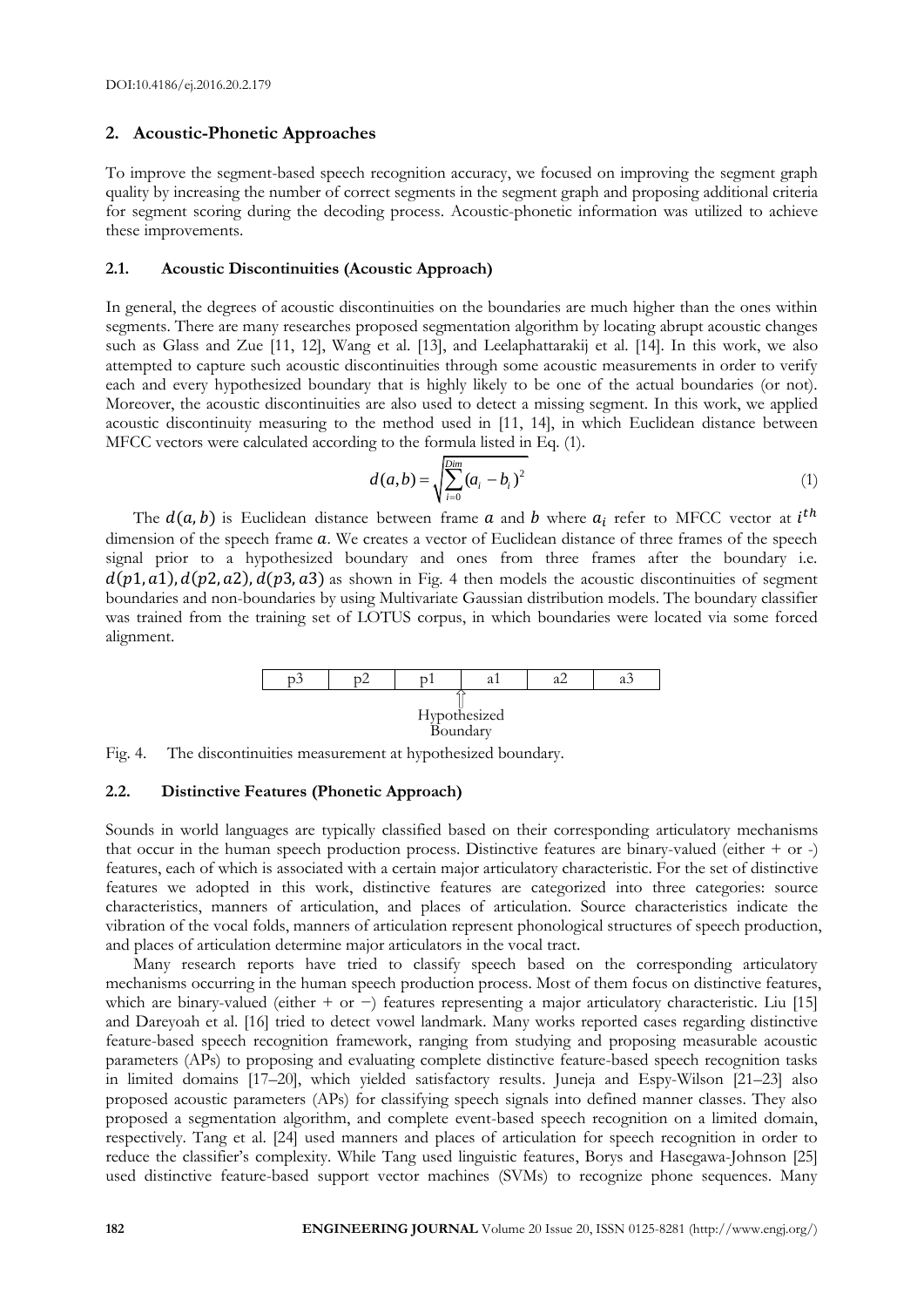reports on distinctive feature-based speech recognition have claimed that distinctive features have many advantages, such as enabling a linguistic-based hierarchical division of classification problems, being a remedy for data insufficiency due to the usage of lower-dimensional feature vectors, and being more robust. Here, we also utilized distinctive feature information as an additional source in assisting segment-based speech recognition.

In this work, we focused on only four manner features, i.e. "Speech", "Sonorant", "Syllabic" and "Continuant", which were adopted from the researches of Juneja and Espy-Wilson [21, 22]. The speech feature distinguishes between speech ([+Speech]) and silence ([-Speech]). The sonorant feature determines the resonance of phones. The [+Syllabic] value of the syllabic feature indicates that such a phone can be the nucleus of a syllable, e.g. a vowel sound, otherwise its value is [–Syllabic]. The [+Continuant] value describes the occurrence of a free airflow through an oral cavity, while [-Continuant] indicates that there is a narrow constriction blocking the air stream in the oral cavity while uttering the sound. We can combine manners of articulation into a hierarchical structure to classify phones into "broad classes" such as silence, vowels, sonorant consonants, fricatives, and stop consonants, as shown in Fig. 5.



Fig. 5. A hierarchical structure of speech manners [21, 22]. Each label at the branch represents the binary value of the parent manner and its associated probability.

Given an observation vector  $\theta$ <sup>*t*</sup>, we can calculate the probabilities of  $\theta$ <sup>*t*</sup> generated from a type of sound belonging to a broad class, at a leaf of the structure in Fig. 5, by successively conditioning on the distinctive features associated with the sound carrying the values corresponding to all nodes from the root node of the structure traversing to the parents of the leaf nodes of interest. Eq.  $(2)$ ,  $(3)$ ,  $(4)$ ,  $(5)$ , and  $(6)$  demonstrate the calculation of a given observation vector *o<sup>t</sup>* generated from silence, vowel, sonorant, fricative, and stop, respectively:  $= P(-Spec$ ly:<br>(*Silence | 0<sub>t</sub> ) = P*(–*Speech* | 0<sub>t</sub> )

$$
P(Silence | o_t) = P(-Speech | o_t)
$$
\n
$$
= (1 - p_1)
$$
\n
$$
P(Vowel | o_t) = P(+Speech, + Sonorant, +Syllabic | o_t)
$$
\n
$$
= P(+Speech | o_t)P(+Sonorant) + Speech | o_t)P(+Sullabic | + Speech + Sonorant | o_t)
$$
\n(3)

=(1-  $p_1$ )<br>
=(1-  $p_1$ )<br>  $|o_t$ ) =  $P$ (+Speech,+Sonorant,+Syllabic  $|o_t$ )<br>
=  $P$ (+Speech  $|o_t$ ) $P$ (+Sonorant |+Speech, $o_t$ ) $P$ (+Syllabic |+Speech,+Sonorant, $o_t$ )<br>
=  $p_1$ ,  $p_2$ ,  $p_3$  $|o_t\rangle = P(-\frac{P}{2}) = P(-\frac{P}{2}) = P_1 P_2 P_3$  $\begin{aligned} &\mathcal{D}_t(-\mathcal{D}_t) = P(\text{P}_t) \ &\mathcal{D}_t = P(\text{P}_t) \ &\mathcal{D}_t = P(\text{P}_t) \ &\mathcal{P}_t = P(\text{P}_t) \ &\mathcal{P}_t = P(\text{P}_t) \ &\mathcal{P}_t = P(\text{P}_t) \ &\mathcal{P}_t = P(\text{P}_t) \ &\mathcal{P}_t = P(\text{P}_t) \ &\mathcal{P}_t = P(\text{P}_t) \ &\mathcal{P}_t = P(\text{P}_t) \ &\mathcal{P}_t = P(\text{P}_t) \ &\mathcal{P}_t$  $p_t$ ) =  $P_1$ <br> $p_t$ ) =  $P_2$ <br> $p_1 p_2 p_3$  (3)  $\begin{aligned} &\text{P}(1,1)P(+\text{Sonorant},1)P(+\text{Soneant},1)P(+\text{Soneant})\ &\text{P}(1,2)P(-\text{Sonorant},1)P(-\text{Sonant},1)P(-\text{Sonant},1)P(-\text{Sonorant},1)P(-\text{Soneant},1)P(-\text{Soneant},1)P(-\text{Soneant},1)P(-\text{Soneant},1)P(-\text{Soneant},1)P(-\text{Soneant},1)P(-\text{Soneant},1)P(-\text{Soneant},1)P(-\text{Soneant},1)P(-\text{Soneant},1)P(-\text{S$  $\begin{aligned} P\left( \text{Sonorant} \, | \, o_t \right) & = P( + \text{Speech} \, | \, o_t) P( + \text{Sonorant} \, | \, + \text{Speech}, o_t) P( + \text{Sonorant} \, | \, o_t) P( + \text{Sonorant} \, | \, o_t) P( + \text{Sonorant} \, | \, o_t) \\ & = P( + \text{Speech} \, | \, o_t) P( + \text{Sonorant} \, | \, + \text{Speech} \, o_t) \\ & = P( + \text{Speech} \, | \, o_t) P( + \text{Sonorant} \, | \, + \text{Speech}$ 

(+speech |  $o_t$  )1 (+sonorant | +speech, $o_t$  )1 (+symaon: | +speech, +sonorant, $o_t$ )<br>  $o_t$ ) = P(+Speech, +Sonorant, -Syllabic |  $o_t$ )<br>
= P(+Speech |  $o_t$ ) P(+Sonorant | +Speech, $o_t$ ) P(-Syllabic | +Speech, +Sonorant, $o_t$ )  $\begin{aligned} &\langle 1P_2P_3|\ \vert o_t\rangle = P(+Speech,+Sonor) \ &= P(+Speech\, o_t)P(+Sono) \ &= p_1p_2(1-p_3) \end{aligned}$  $\begin{aligned} &\text{Lipacent}(\text{Lshontant} \mid \text{Lipector}, \text{Cipfactor} \mid \text{Lipactor} \mid \text{Lipector}, \text{Lshontant}, \text{Cepb}, \text{Depb}, \text{Depb}, \text{Depb}, \\ &\text{Depb}, \\ &\text{P(+Speech, + Sonorant, -Syllabic} \mid \text{O}_t) \\ &\text{P(+Speech} \mid \text{O}_t) \text{P(+Sonorant} \mid \text{+Speech}, \text{O}_t) \text{P(–Syllabic} \mid \text{+Speech, + Sonorant}, \text{O}_t) \\ &\text{P(+$  $p_1 p_2$ <br>  $p_2 p_3$ <br>  $p_1 p_2 (1-p_3)$  (4)  $P(Sonorant | o_t) = P(+Speech, + Sonorant, -Sylator | o_t)$ <br>=  $P(+Speech | o_t)P(+Sonorant | +Speech, o_t)P(-$ <br>=  $p_1p_2(1-p_3)$ <br> $P(Fricative | o_t) = P(+Speech, -Sonorant, +Continuant | o_t)$ <br>=  $P(+Speech | o_t)P(-Sonorant | +Speech, o_t)P(+$  $p_1p_2(1-p_3)$ <br>  $p_1p_2(1-p_3)$ <br>  $p_t$  =  $P(+Speedh, -Sonorant, +Continuant \mid o_t)$ <br>  $P(+Speedh(o, P(-Sonorant) + Speech(o, P))$ 

$$
= P(+Speech | o_t)P(+Sonorant | +Speech, o_t)P(-Syluabc | +Speech, +Sonorant, o_t)
$$
  
\n
$$
= p_1p_2(1-p_3)
$$
  
\n
$$
P(Fricative | o_t) = P(+Speech, -Sonorant, +Continuant | o_t)
$$
  
\n
$$
= P(+Speech | o_t)P(-Sonorant | +Speech, o_t)P(+Continuant | +Speech, -Sonorant, o_t)
$$
  
\n
$$
= p_1(1-p_2)p_4
$$
 (5)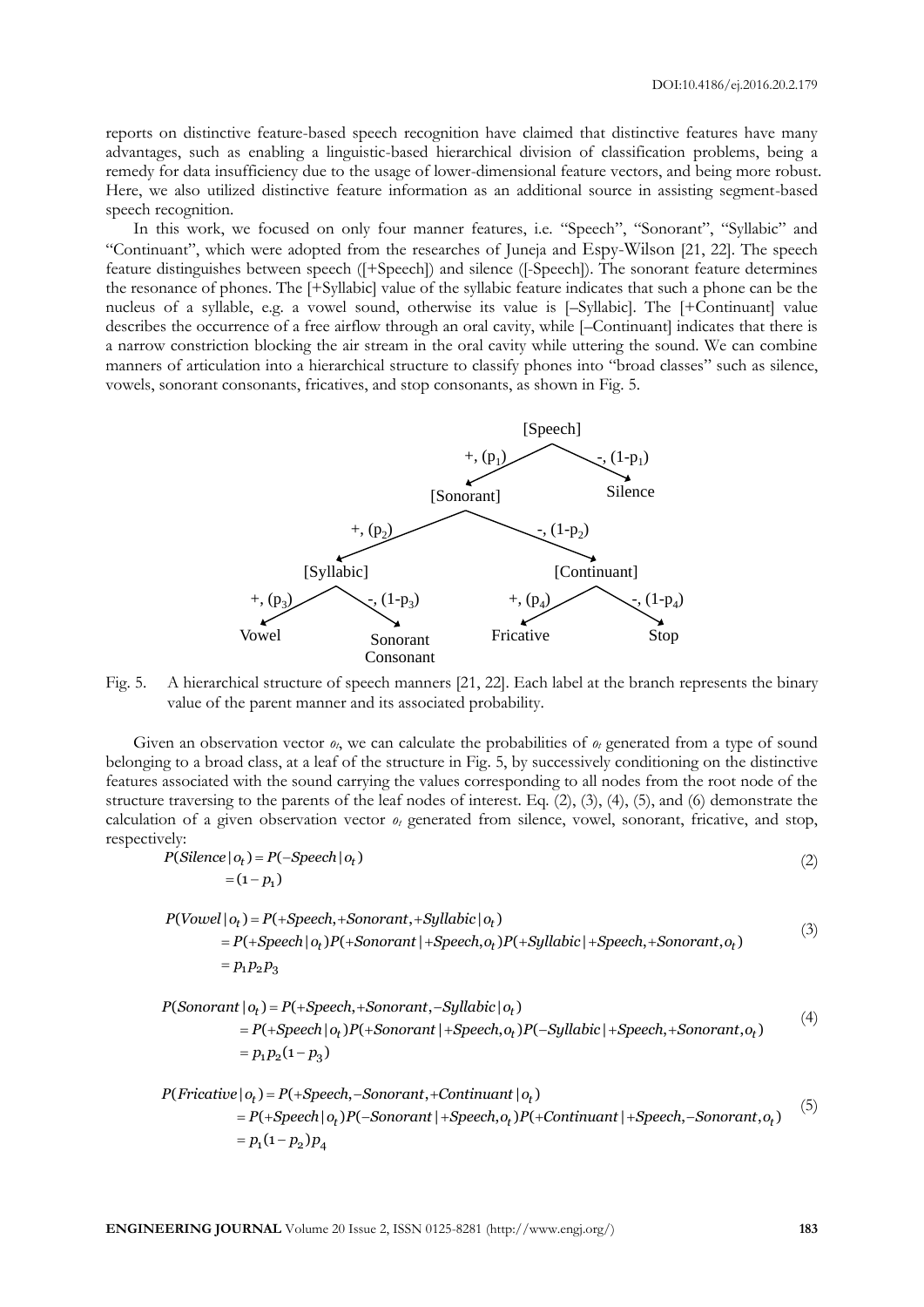$$
P(Stop | o_t) = P(+Speech, - Sonorant, -Continuant | o_t)
$$
  
\n
$$
= P(+Speech | o_t)P(-Sonorant | + Speech, o_t)P(-Continuant | + Speech, - Sonorant, o_t)
$$
  
\n
$$
= p_1(1 - p_2)(1 - p_4)
$$
  
\nNote that it is very reliable for detecting the binary value of the [Speech] feature. Therefore, we set the

value of  $p_1$  to a value very close to unity for  $[+Specch]$  and close to zero for  $[-Specch]$  in order to compensate for the fact that the probabilities of a sound being a vowel, a sonorant consonant, a fricative, or a stop are computed from a multiplication of three probabilities, while the one for silence is just *1 - p1*.

Table 2 shows the Thai phonemes which were categorized to phonemes broad class.

| $1.4111$ , $2.5$      | THAI DHUILHILS III CACH DUAIU CIASS. |                                                                                                                                                  |
|-----------------------|--------------------------------------|--------------------------------------------------------------------------------------------------------------------------------------------------|
| <b>Broad Class</b>    | <b>Manner Features</b>               | Thai Phonemes                                                                                                                                    |
| Silent                | [-Speech]                            | sil, sp                                                                                                                                          |
| Vowel                 | [+Speech][+Sonorant][+Syllabic]      | a, aa, i, ii, v, vv, u, uu, e, ee, x, xx, o, oo, $(0), (0), (0)$<br>q, qq, ia, iia, va, vva, ua, uua                                             |
| Sonorant<br>Consonant | [+Speech][+Sonorant][-Syllabic]      | m, m <sup><math>\hat{ }</math></sup> , n, n $\hat{ }$ , ng, ng $\hat{ }$ , w, w $\hat{ }$ , j, j $\hat{ }$ , r, l, l $\hat{ }$                   |
| Fricative             | [+Speech][-Sonorant][+Continuant]    | c, ch, ch <sup><math>\wedge</math></sup> , f, f $\wedge$ , fr, fl, s, s $\wedge$ , h                                                             |
| Stop                  | [+Speech][-Sonorant][-Continuant]    | $p, p^{\wedge}$ , t, t $^{\wedge}$ , k, k $^{\wedge}$ , z, ph, th, kh, b, d, pr, phr, tr, kr,<br>khr, pl, phl, thr, kl, khl, kw, khw, br, bl, dr |

Table 2. Thai phonemes in each board class.

In order to classify the manners from speech signals, we adapted acoustic measurements from the work of Juneja et al. [21], evaluated by ANOVA for their appropriateness to the classification task. Acoustic measurements individually showing good discriminating abilities for each distinctive feature are listed in Table 3.



Fig. 6. The segment manners classifications by using support vector machine

Table 3. Acoustic measurements ( $F_3$  is a third formant frequency,  $f_i$  is a sampling frequency, and E[a, b] denotes energy in the frequency band [aHz, bHz]).

| <b>Manners</b> | <b>Acoustic measurements</b>                                                                                                          |
|----------------|---------------------------------------------------------------------------------------------------------------------------------------|
| [Speech]       | E[100, 400]<br>$E[0, F_{3}$ -1000]<br>$E[F_3, f_s/2]$<br>E[640, 2800]<br>E[2000, 3000]<br>Degree of voicing<br>Degree of aperiodicity |
| [Sonorant]     | E[100,400]                                                                                                                            |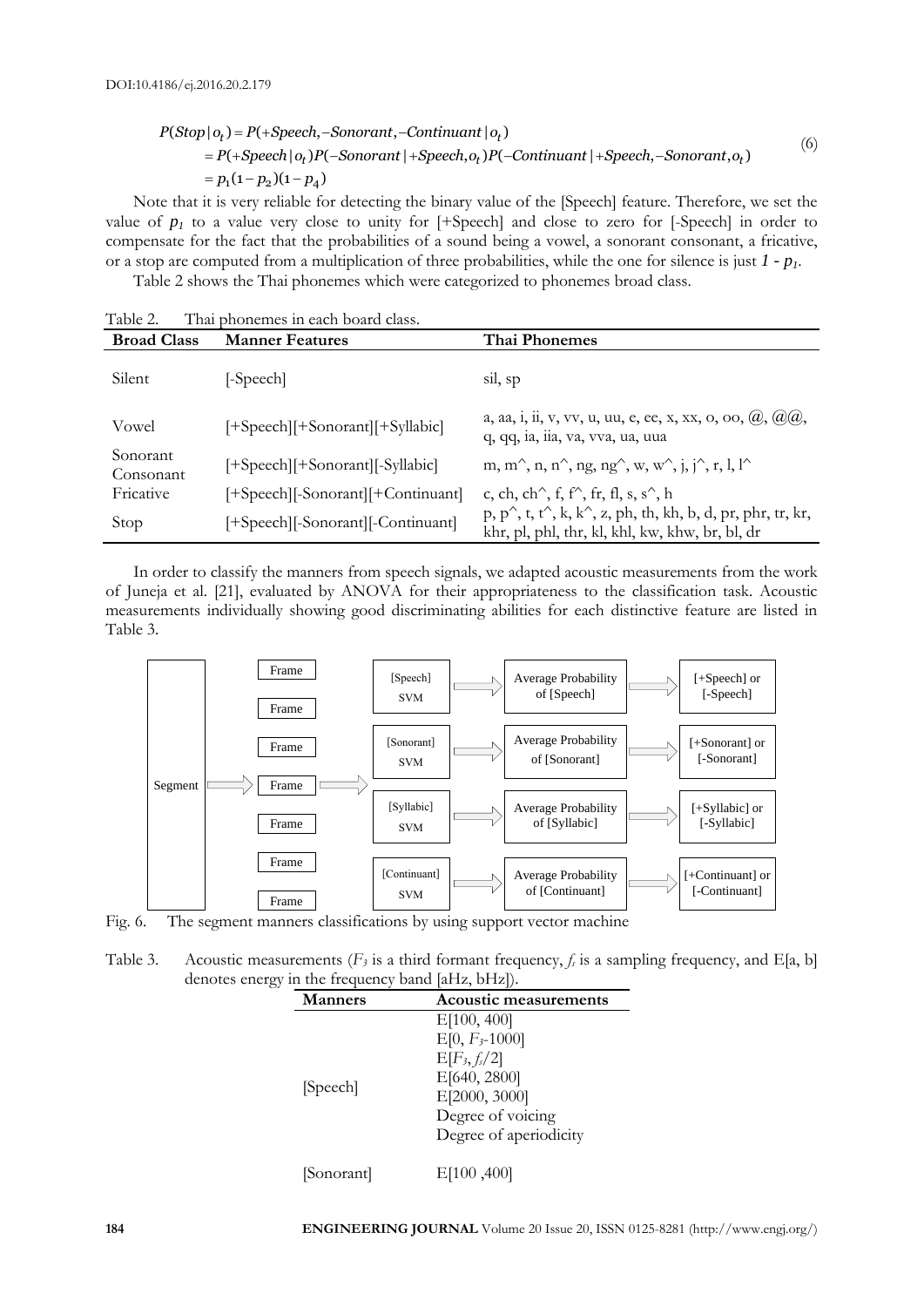|              | $E[0, F_{3}$ -1000]<br>E[640, 2800]<br>Degree of voicing<br>Degree of aperiodicity                   |
|--------------|------------------------------------------------------------------------------------------------------|
| [Syllabic]   | $E[0, F_{3}$ -1000]<br>$E[F_{3}$ -1000, $f_{s}/2]$<br>E[640, 2800]<br>E[2000, 3000]                  |
| [Continuant] | E[100, 400]<br>$E[0, F_{3}$ -1000]<br>$E[F_3, f_s/2]$<br>Degree of voicing<br>Degree of aperiodicity |

The binary value of each distinctive feature is determined using an SVM classifier. The SVM classifier is trained from 300,000 samples obtained from TR and PD set of the LOTUS corpus by using the acoustic measurements shown in Table 3. However, to identify the manner of a segment, we must average probabilities of every frame in the segment as shown in Fig. 6.

A radial basis function is selected as the SVM kernel based on preliminary results evaluated upon a development test set. The overall conclusion about the binary value of each distinctive feature of an entire segment is then determined by the ET set.

However, in the transcriptions of the LOTUS corpus, the closure region and the release burst region of a stop consonant are included in the same segment. Therefore, to detect a stop consonant ([−Continuant]), we first detect its closure, which is treated as [−Speech], in the front portion of the segment. If the closure is detected, this segment will be classified as [−Continuant]. A toolkit called LIBSVM [26] was used for all SVM implementations.

Phonotactically, we can safely assume that adjacent segments cannot have the same set of binary values of the four manner distinctive features. Therefore, we will verify and detect the segment boundaries based on manner change.

# **3. Proposed Segment-Based Speech Recognition Framework**

To improve the segment graph, we previously proposed in [5] an attempt to recover missing segments caused by boundaries falsely inserted to the segment graphs. In section 3.1 and section 3.2, we revisit the method proposed in the previous work. Another source of errors comes from actual boundaries being omitted in the segment graphs. Consequently, this results in that some correct segments do not exist in the segment graphs at all. In this work, we attempted to recover such segments by analysing acoustic discontinuities in the speech signals as well as changes in manners of articulation portrayed via related distinctive features.

Additionally, we also utilized the probability of a segment being a sound in certain broad classes obtained in the segment error recovery step during the scoring and searching process. Moreover, dimension reduction was also integrated to the process after the feature extraction and used in the scoring process too. Figure 3 illustrates our proposed framework of actions (labeled 1 to 6) in order to improve the segmentbased phoneme recognition result. The following sub-section describes the details of every proposed action.

# **3.1. Inserted Boundary Elimination Based on Measurements of Acoustic Discontinuities at Hypothesized Boundaries (This section was adopted from previous research [5])**

The acoustic discontinuities of hypothesized boundaries are measured and classified based on multivariate Gaussian distribution models. If a hypothesized boundary is classified as a falsely inserted boundary, a new segment spanning the original segments on both sides of the boundary is added to the original segment graph. Such a mechanism of adding segments is performed until no new segments are added.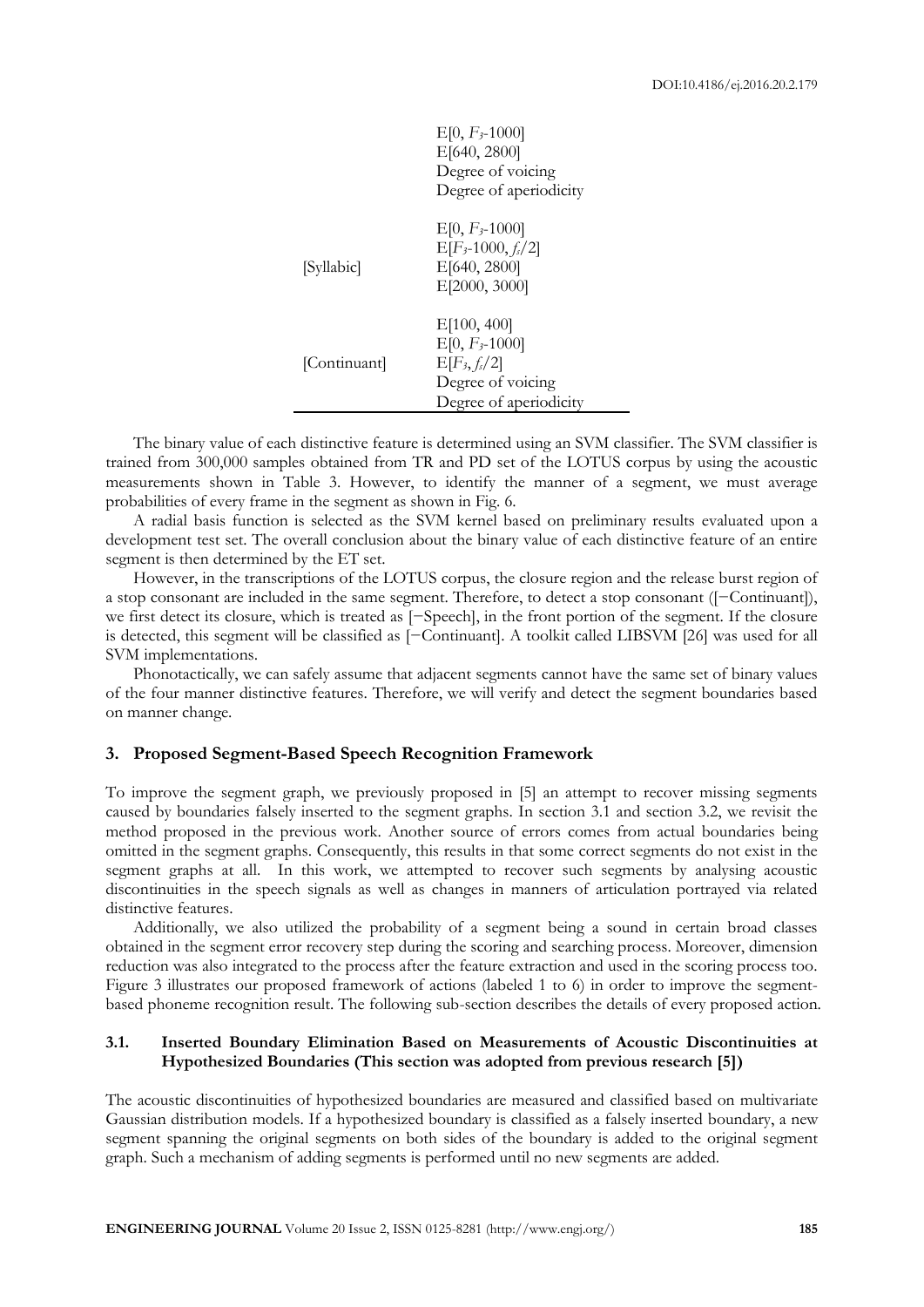

Fig. 7. An example of boundary insertion elimination using acoustic discontinuities. (This figure was adopted from [5]).

Figure 7 shows an example of segment recovery by the inserted boundary elimination algorithm. Let us assume that the boundary between the "p" and "x" segments (boundary "p-x") is classified as a falsely inserted boundary (hollow arrow). "Segment px", which is a merged segment between the "p" segment and the "x" segment, is then added to the segment graph due to a possible insertion error. If the "x-t" boundary is also classified as an inserted false boundary, "Segment xt" is then added. "Segment pxt" is also added due to the hypothesized false boundary "p-Segment xt". This process will continuously verify the boundaries of the newly adding segments too.

# **3.2. Inserted Boundary Elimination Based on Distinctive Features Determining Manners of Articulation (This section was adopted from previous research [5])**

In this step, we attempt to verify the hypothesized boundaries, which were generated from the acoustic segmentation, by detecting manner change. The segments located before and after the hypothesized boundaries are classified by SVM into four manners. If no manner change is detected, the hypothesized boundary is treated as a highly possible falsely inserted boundary. Consequently, a segment will be added to the original segment graph, in the same fashion as the adding mechanism performed in the acoustic discontinuity case. This mechanism of adding segments is performed until no new segments are added.



Fig. 8. An example of segment error recovery based on inserted boundary elimination using manner change. (This figure was adopted from [5]).

Figure 8 shows an example of segment error recovery based on inserted boundary elimination by exting manner changes. In this example, the "n^" segment is classified as detecting manner changes. In this example, the "n^" segment is classified as [+Speech][+Sonorant][−Syllabic] (i.e. a nasal consonant) while the "p" segment is classified as [+Speech][−Sonorant] [−Continuant] (i.e. a stop consonant). The boundary between both segments shows some changes in manners and is classified as an actual boundary (solid arrow). On the other hand, segments involving the "p-x" and "x-t" boundaries are all classified as [+Speech][-Sonorant][-Continuant]. Therefore, these boundaries do not reflect any changes in manners. Consequently, they are classified as possible inserted false boundaries (hollow arrow). Thus, new segments, i.e. "Segment px", "Segment xt", and Segment pxt", are added into the segment graph accordingly.

# **3.3. Deleted Boundary Detection Based on Measurements of Acoustic Discontinuities**

Besides the falsely inserted boundaries, we also handle the segment errors due to some boundaries being missed by the frame-based recognizer that produces the segment graph. We turn to the assistance of acoustic discontinuities, for which the assumption is that locations with high degrees of acoustic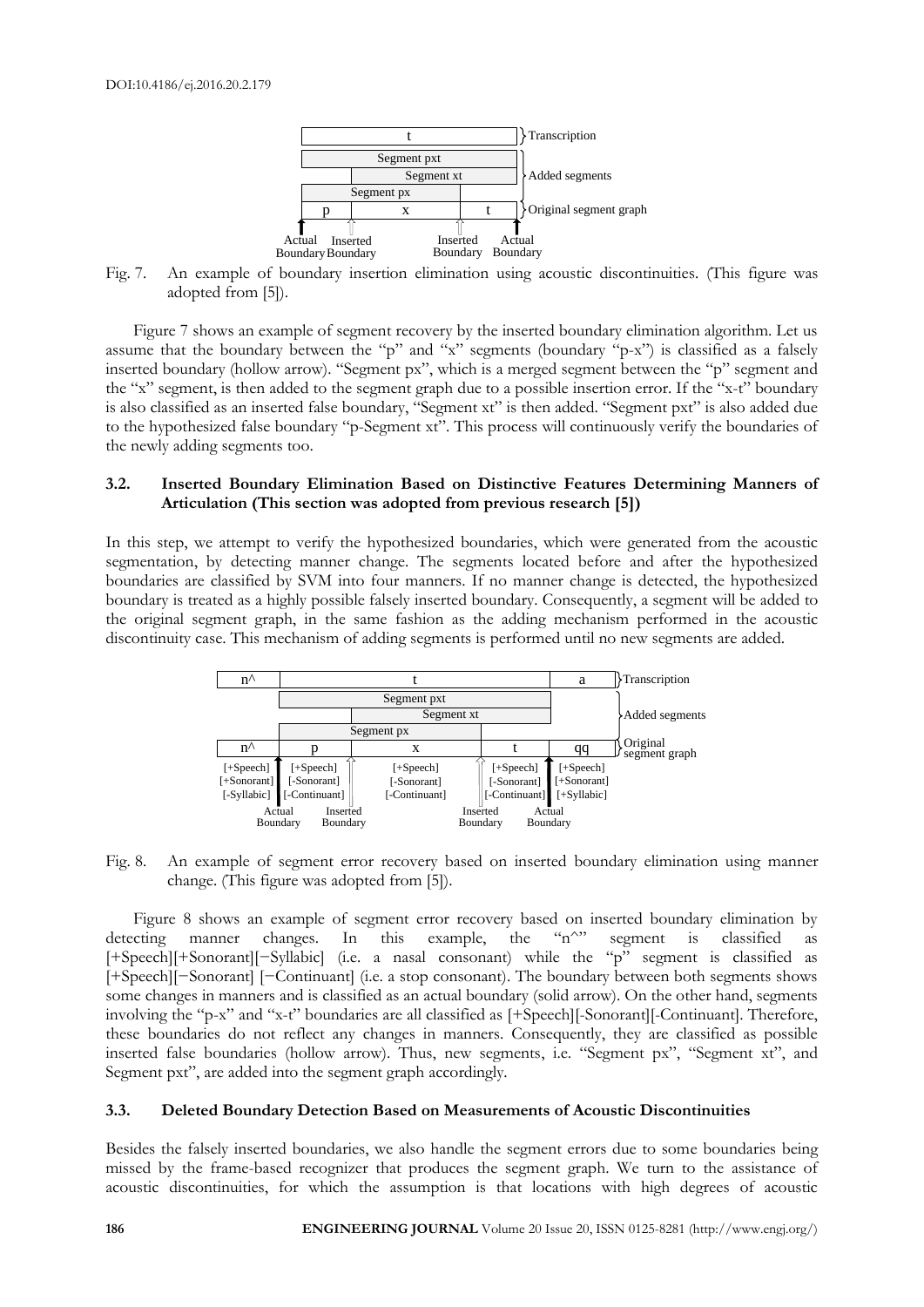discontinuity could reasonably qualify as segment boundaries despite being ignored by the frame-based recognizer. An MFCC vector is extracted from each possible set of three adjacent speech frames. The Euclidean distance between two MFCC vectors extracted from any adjacent sets of three frames are measured and monitored. The location where the Euclidean distance is locally maximal is selected as a possible deleted boundary that is missed by the frame-based recognizer. Two segments, corresponding to the result of splitting the segment where each possible deleted boundary resides, are added to the segment graph in an attempt to recover segment errors.



Fig. 9. An example of segment error recovery based on deleted boundary detection using acoustic discontinuities.

Figure 9 shows an example of segment recovery by the deleted boundary detection algorithm. Let us assume that GMM classifier detected the abrupt change at the arrow, we will split the "x" segment to "Segment x1" and "Segment x2", and add them to the segment graph.

# **3.4. Deleted Boundary Detection Based on Distinctive Features Determining Manners of Articulation**

In this section, we detect the deleted boundary by detecting change of manner based on the assumption that the adjacent segments cannot have the same set of binary values of the four manners. First, the acoustic measurements of every frame in the hypothesized segments, which are listed in Table 3, were extracted. Second, all frames in each segment were classified into four manner classes. To avoid manner classification error, we checked the integrity of manner features at the current frame by verifying manner features of the adjacent frames. Third, manner change was detected to identify the deleted boundary. After that, the detected boundary will be verified by the boundary classifier, as for the boundary detection by acoustic discontinuities mentioned in section 2.1. If the detected boundary is verified as the boundary, the segment will be split into two segments based on the newly detected boundary.

Figure 10 shows an example of segment error recovery based on deleted boundary detection by detecting manner changes. We assume that the algorithm detects the manner change, from [+Speech][- Sonorant][-Continuant] to [+Speech][+Sonorant][+Syllabic], at arrow. We defined this position as a deleted boundary, the "t" segment was split to "Segment t1" and "Segment t2". Both new segments will be added to the segment graph.



Fig. 10. An example of segment error recovery based on deleted boundary detection using distinctive feature.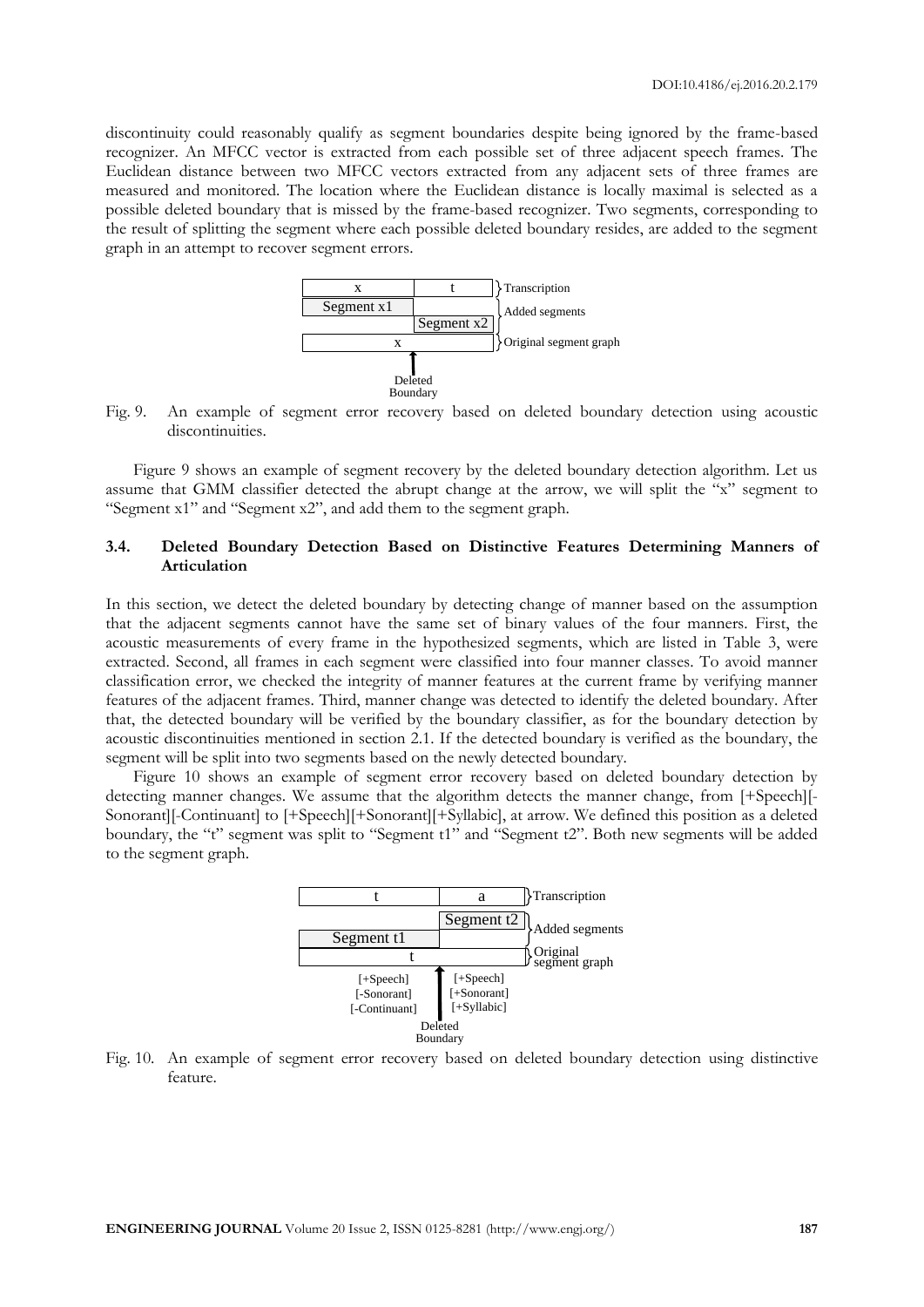#### **3.5. Improving the Scoring Process using Broad Class Scores**

One advantage of the segment-based speech recognizer is that it easily integrates the acoustic-phonetic knowledge into a segment-based framework. Therefore, we will integrate the probability of a segment being a sound in certain broad classes into the segment-based scoring and searching process.

Given a set of segment-based observation vectors of all segments in a segment graph *A*, we solved the phoneme recognition task by finding an optimal phoneme sequence  $U^*$  from the equation  $U^* = \arg\max_{i} P(S, U | A)$ 

$$
U^* = \arg\max_{S,\mathcal{U}} P(S, U \mid A) \tag{7}
$$

where  $S$  is a possible segmentation (i.e. a chosen path traversing the segment graph) and  $U$  is a sequence of possible phonemes. Let  $x_i$  be the observation vector of  $s_i$ , the  $i^{th}$  segment in  $S$ , a segmentation of interest with *n* segments. Here, we also introduce the multiplicative broad class score *BC(si, ui)*, which should be proportional to how confident we are that *s<sup>i</sup>* belongs to the broad class of *ui*, the *i th* phoneme in *U*. Deploying the anti-phone modeling technique proposed in [1], with  $\overline{\alpha}$  representing the anti-phone model<br>and biasing the probability associated with each segment with *BC*( $s_i$ ,  $u_i$ ), we can re-arrange Eq. (7) to obt

2069. The probability associated with each segment with 
$$
BC(s_i, u_i)
$$
, we can re-arrange Eq. (7) to obtain:  
\n
$$
U^* = \arg \max_{S, u} \prod_{i=1}^{n} \frac{BC(s_i, u_i)P(x_i | u_i)}{P(x_i | \overline{\alpha})} P(s_i | u_i)P(U)
$$
\n(8)

In our experiments, the *BC(s<sub>i</sub>*, *u<sub>i</sub>*) for each *s<sub>i</sub>* is actually  $P(b_i | s_i \mathcal{A})$ , the probability of *s<sub>i</sub>* being the broad class *bi*. Such probabilities were obtained from multiplying the probabilities of associated manners of articulation provided by the SVM distinctive feature classifiers mentioned in the section 4.2. The procedure to obtain broad class scoring by using SVM was explained in Fig. 11.



Fig. 11. Broad class scoring by using support vector machine.

# **3.6. Improving Acoustic Models by Reducing the Dimensions of Feature Vectors using a Principal Component Analysis (PCA)**

Another disadvantage of segment-based speech recognition is that it requires more training data to train the acoustic models. In a frame-based speech recognition, one frame can be considered one training sample while one sample in the segment-based are requires an entire sound unit. Although LOTUS is the largest public large-vocabulary Thai continuous speech corpus for research, it still difficult to train well-tuned segment-based acoustic models. GMMBAYES [27], a Gaussian mixture model toolbox we used in this experiment, requires at least  $D + D$  samples to train a single mixture diagonal covariance Gaussian model, where *D* is number of dimension of feature vector. It also requires  $D + (D \times \sqrt{D})$  $\frac{1}{2}$ ) samples to train a single mixture full covariance Gaussian model. For our baseline segment-based speech recognizer, we use the total of 117 dimensions in the feature vectors of the segmental models and seventy-eight dimensions for the boundary models. It appeared that only just sixty of seventy-six phonemes have sufficient amount of training data from both TR and PD set to train the single mixture diagonal covariance Gaussian model while there were only sixteen phonemes that have sufficient training data to train the single mixture full covariance Gaussian model. Therefore, we duplicated some training data to match the minimum required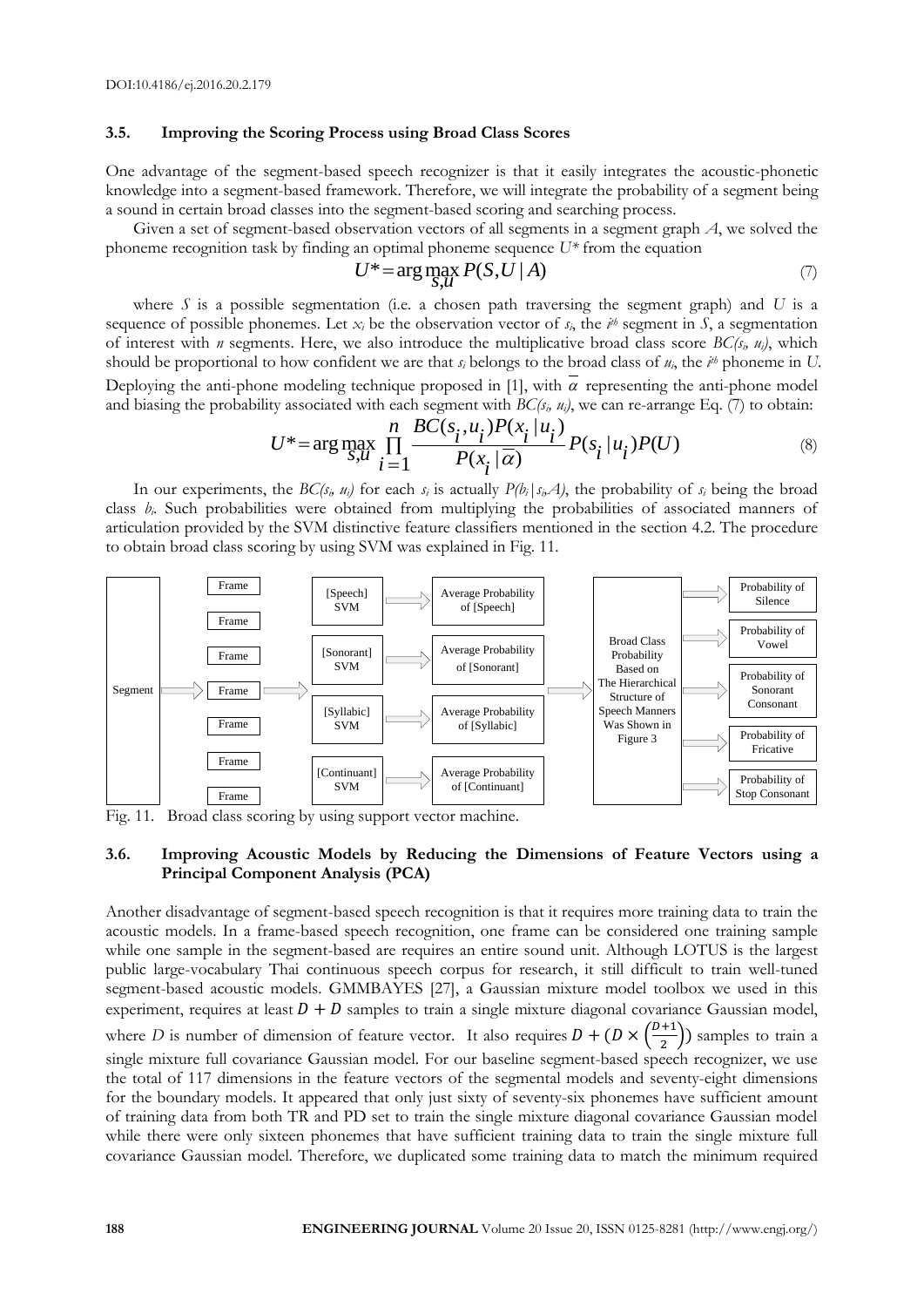number of training data. However, the trained acoustic models were not good enough. More training data were required to train the Gaussian mixture models.

Due to this limitation, we solved the problem by reducing the dimension of both segmental and boundary feature vectors. A principal component analysis (PCA) was conducted to analyse factors and generate the new feature vectors.

# **4. Experimental Settings and Details**

# **4.1. Thai Continuous Speech Corpus (LOTUS Corpus)**

This work uses LOTUS, a public large-vocabulary Thai continuous-speech corpus, in all experiments. LOTUS was recorded with forty-eight speakers, both male and female, at 16 kHz in a clean environment via a dynamic close-talk microphone. It contains two main speech data sets: a phonetically distributed sentence set (PD) and another set containing speech utterances that cover the five thousand most frequently used Thai words. This set consists of three subsets: a training set (TR), a development test set (DT), and an evaluation test set (ET). TR, PD, DT, ET contain 3007, 801, 500, and 500 sentences, respectively. All sets were labelled with complete seventy-six phoneme labels. Speech utterances in PD and TR were used for training, while those in DT and ET were used as the development testing set and the performance evaluation set, respectively.

# **4.2. American English Continuous Speech Corpus (TIMIT Corpus)**

To compare the recognition accuracies with context-dependent acoustic model an American English speech corpus (TIMIT) was invoked in our experiment. TIMIT corpus is a well-known American English continuous speech corpus, comprising thirty-nine phoneme units. It contains a total of 6,300 sentences, which were spoken by 630 speakers from eight major dialect regions of United States. In this work, all TIMIT's training set was used to train the context-independent and context-dependent acoustic model. The phoneme-based bigram language model was also trained from labels of the training sets. The TIMIT's testing set was used for evaluating the phoneme recognition results.

# **4.3. Frame-Based Recognizer**

An HMM-based speech recognizer was selected as the frame-based baseline system. We used the hidden Markov toolkit (HTK) [28] as the toolkit for training and testing the recognizer. A thirty-nine dimensional mel-frequency cepstral coefficient (MFCC) feature vector was extracted from each speech frame. Single mixture, eight mixtures, sixteen mixtures, and thirty-two mixtures context-independent Multivariate Gaussian distributions with a diagonal and full covariance matrix were used to model seventy-six Thai phonemes. We used a phoneme bigram language model trained from the transcription of the TR set as an additional constraint. The HMM-based recognizer was tuned by varying the basic HMM topology and the number of re-estimation iterations. Parameters yielding the best phoneme recognition accuracy, based on speech utterances in the development set, were used for the baseline recognizer. We chose the best HMM topology, i.e. with the highest accuracy on the development test set, from three kinds of HMM topologies: 3-state left to right (LTR); 5-state LTR; and a mixture of 3- and 5-state LTR, where 3-state LTR models were used for short vowels, and 5-state ones were used for others. Moreover, we also found the best result by varying the number of re-estimation iterations from one to fifty iterations.

# **4.4. Segment-Based Recognizer**

The segment-based recognizer in this work used segmental and boundary feature vectors, adapted from Halberstadt and Glass's measurements [29]. We used the concatenation of three 39 MFCC feature vectors which were extracted from three parts of the segment: the first 30%, the next 40%, and the last 30%. Antiphone models [1] were also used to model non-lexicon segmental units. Boundaries between segments were also modeled explicitly using another set of features apart from the segmental representation. Three speech frames, located twenty milliseconds apart from one another, on each side of a boundary were picked for representing the boundary. In this case, 13 MFCCs were extracted from each frame and then concatenated into a seventy-eight dimensional boundary feature vector. Therefore, phoneme boundaries were required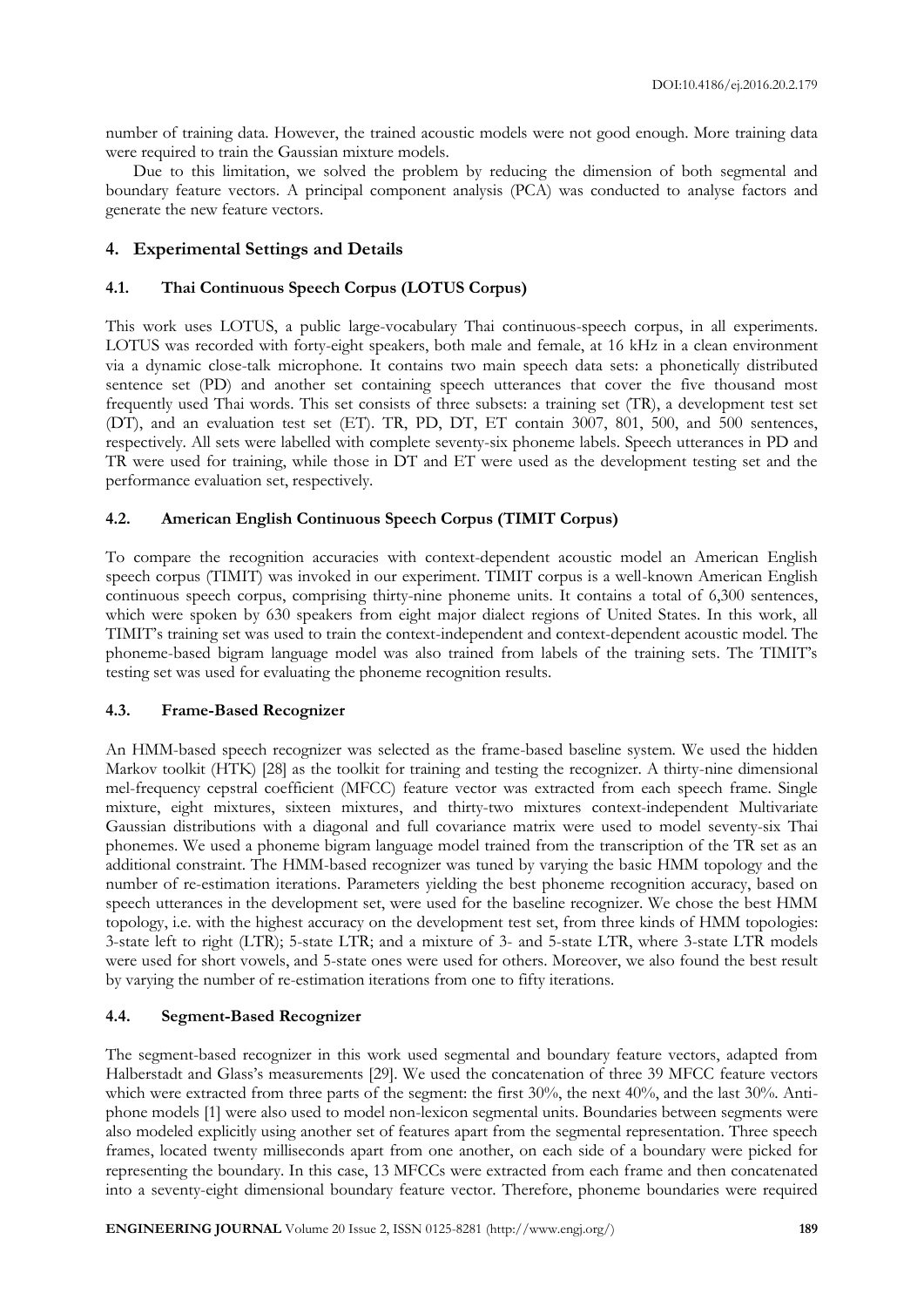for training the acoustic models. In this work, we used a forced alignment process to obtain the boundaries of the phoneme labels, based upon acoustic evidence of the speech utterances. The segmental, anti-phone and boundary representations were modeled using single mixture Gaussian distributions with diagonal and full covariance matrix. The segment graph was generated from twenty best hypotheses from the baseline HMM-based phoneme recognizer. A phoneme bigram language model was also used for the language constraint, in addition to the language constraint in the HMM-based recognizer. This setting was applied to both the baseline and proposed recognizers.

# **4.5. Recognition Evaluation (Phoneme Recognition Accuracy)**

In this work, we use phoneme recognition accuracy to indicate the performance of all recognizers. In computing the phoneme recognition accuracy, the recognition results are compared with their corresponding actual transcriptions. The HResults program, bundled within the Hidden Markov Model

Toolkit (HTK) [28], was used for the calculation. The recognition accuracy is computed by  
\n
$$
Accuracy = \frac{H - I}{N} \times 100\%
$$
\n(9)

Note that  $H$  is  $N - (D + S)$  where  $D$  is the number of deletions,  $S$  is the number of substitutions, *I* is the number of insertions, and  $N$  is the total number of labels in the corresponding transcriptions.

# **4.6. Experimental Details**

For a fair comparison, in the following experiments we still use the same speech corpus as described in the segment error analysis section. Also, the parameters and configuration of the first-pass phoneme recognizer and the segment-based acoustic models are set to the values used in the segment error analysis.

The first experiment evaluated the ability of the selected acoustic measurements to determine the binary values of each manner feature. Approximately 300,000 frames of training examples, which were selected from TR and PD of LOTUS corpus, were used to train the SVM classifiers, while the segment classification results were evaluated on the development test set. Probabilities of speech frames in a segment being a certain binary value were averaged in order to obtain the final binary value for that segment. There were 33,323 segment evaluated in the development test set.

In the second experiment, we studied the effect of the proposed inserted boundary elimination and deleted boundary detection methods. The segment error rates and the number of segments added to the graph were compared. This experiment can give some rough ideas about the trade-off between the size of the segment graph and the inclusion of actual segments. The merit of the proposed method cannot be evaluated until the phoneme recognition experiment is conducted.

For the third experiment, phoneme recognition accuracies of the proposed segment-based framework, the baseline segment-based recognizer, and the typical HMM-based phoneme recognizer were measured and compared. Moreover, we also compared the recognition results of segment-based speech recognition, with and without the broad class scores, to observe their contributions. The reason that we conducted the phoneme recognition task is because we do not want a higher-level constraint, such a word-based language model, to affect the recognition accuracies. Also, it is commonly known that if we add a well-trained language model, the recognition accuracy of each recognizer in the paper will be improved.

In the fourth experiment, we tried to improve the quality of acoustic models by reducing the dimensions used for the segment and boundary models via Principal Component Analysis (PCA). Consequently, new acoustic models with Gaussian Mixture Models were trained based on the PCA components. Phoneme recognition accuracies were compared with the original models with full dimensions.

American English phoneme recognition experiments were also conducted using the TIMIT corpus to compare the phoneme recognition accuracies among the ones of a frame-based speech recognizer, our segment-based speech recognizer, and the case when our segment-based speech recognizer was applied with the proposed boundary insertion and elimination procedure. The acoustic models for all American English phonemes were trained based on the training dataset of TIMIT and the evaluation was based on the test dataset of the corpus.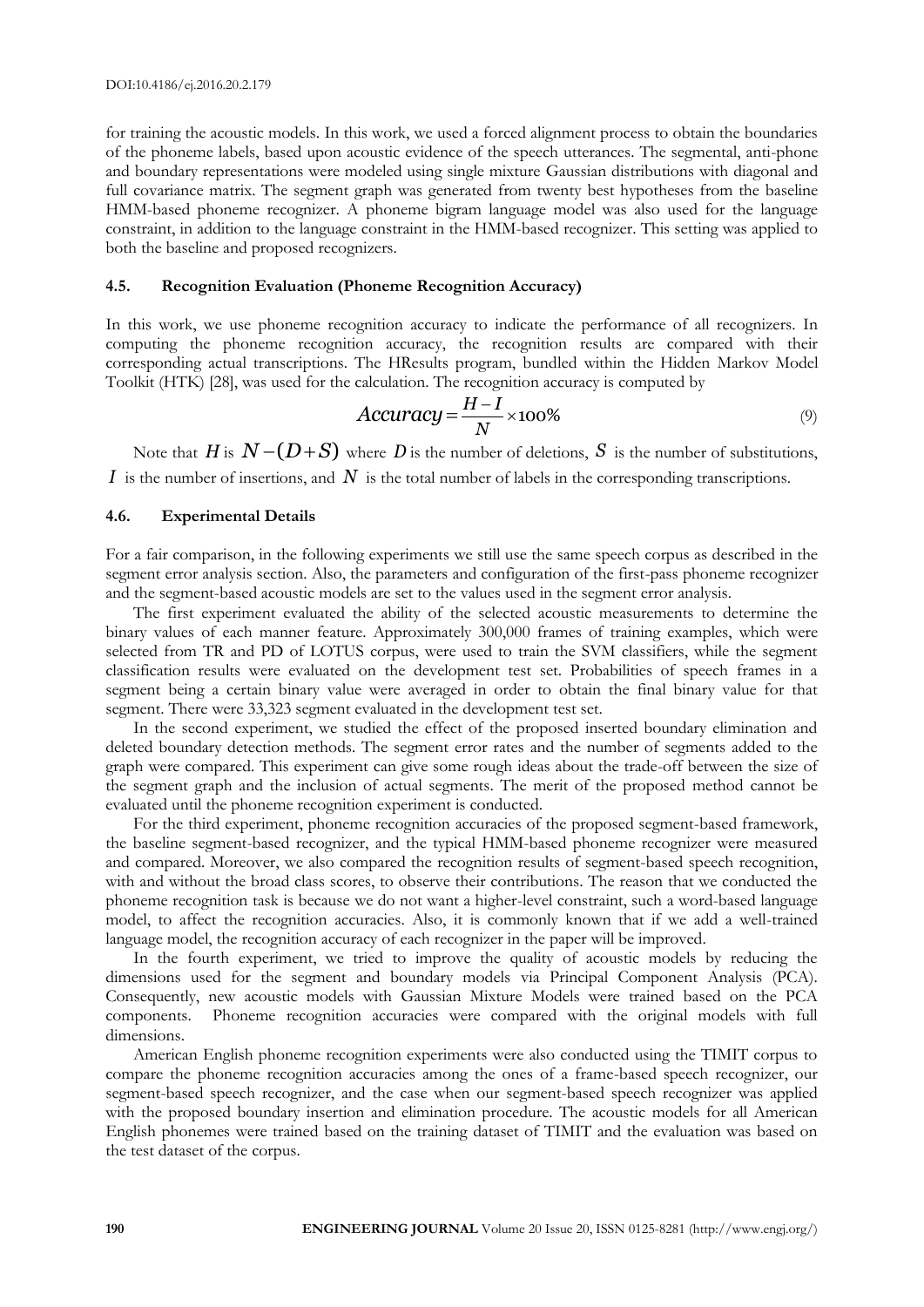# **5. Results and Discussions**

The manner classification correction percentages are showed in Table 4. The correction percentages for [Speech], [Sonorant], [Syllabic] and [Continuant] are 93.47%, 93.54%, 80.66% and 73.92%, respectively.

Table 4. Manners classification results.

| <b>Manners</b> | Correction $(\%)$ |
|----------------|-------------------|
| [Speech]       | 93.47             |
| [Sonorant]     | 93.54             |
| [Syllabic]     | 80.66             |
| [Continuant]   | 73.92             |
| All manners    | 88.55             |

The SVM manner classifiers in the first experiment yield very good recognition classification results. These numbers indicate that the chosen acoustic measurements can perform the manner classification reasonably well. A significant source of errors comes from stop consonants being classified as silences; this is due to the fact that, in Thai, stop releases are always absent in certain positions and they are normally weak in other positions. Such errors are difficult to cope with using spectral shape-focused measurements without explicit formant tracking. The detection of the [Continuant] is also a major error source in terms of accuracy rate. We could argue that the lack of acoustic measurements directly capturing segment durations contributes to the confusion between stop releases and weak fricatives, leading to such errors. However, we can assume that the overall classification accuracy of 88.55% provides a reasonable basis for continuing to explore the main proposal to improve the overall segment-based phoneme recognition framework by manner classifiers.

The results of the second experiment are shown in Table 5. This table lists the percentage of segment errors using different error compensation methods. The rightmost column shows the ratio of the number of segments contained in the segment graphs belonging to each corresponding method to the number of segments in the original segment graph. For every method evaluated, we can see reductions in segment errors. However, the contribution of each method varies. Regarding cases of falsely inserted boundaries, the results suggest that acoustic discontinuities are better than manner distinctive features; however, the size of the segment graph is bigger than in the case of the manner feature. Still, the two methods complement each other, leading to an improvement when they are combined.

| beginem errors of unferent segment gruphs. |                      | <b>Inserted boundary</b> | Deleted boundary     | Ratio of    |                       |
|--------------------------------------------|----------------------|--------------------------|----------------------|-------------|-----------------------|
| Segment graph                              | elimination          |                          | detection            |             |                       |
|                                            | Segment              | Improvement              | Segment              | Improvement | segment<br>graph size |
|                                            | error $\binom{0}{0}$ | $\binom{0}{0}$           | error $\binom{0}{0}$ | $(\%)$      |                       |
| No elimination                             | 15.80                |                          | 11.90                |             |                       |
| 1) Inserted boundary with                  | 11.71                | 25.89                    | 11.90                |             | 1.73                  |
| discontinuities                            |                      |                          |                      |             |                       |
| 2) Inserted boundary with                  | 12.10                | 23.42                    | 11.90                |             | 1.60                  |
| manners                                    |                      |                          |                      |             |                       |
| 1) and 2) together                         | 10.34                | 34.56                    | 11.90                |             | 1.93                  |
| 3) Deleted boundary with                   | 15.80                |                          | 10.96                | 7.90        | 1.53                  |
| discontinuities                            |                      |                          |                      |             |                       |
| 4) Deleted boundary with                   | 15.80                |                          | 11.06                | 7.06        | 1.51                  |
| manners                                    |                      |                          |                      |             |                       |
| 3) and 4) together                         | 15.80                |                          | 10.18                | 14.45       | 1.78                  |

| Table 5. | Segment errors of different segment graphs. |  |
|----------|---------------------------------------------|--|
|----------|---------------------------------------------|--|

Unfortunately, the compensation for falsely deleted boundaries from both acoustic discontinuities and manner features provides only slight improvement. With the two combined, the improvement is less than 15%. The resulting segment graph size for every method is less than twice the size of the original graph. However, the phoneme recognition accuracy needs to be looked at before we can determine the worthiness of these larger segment graphs.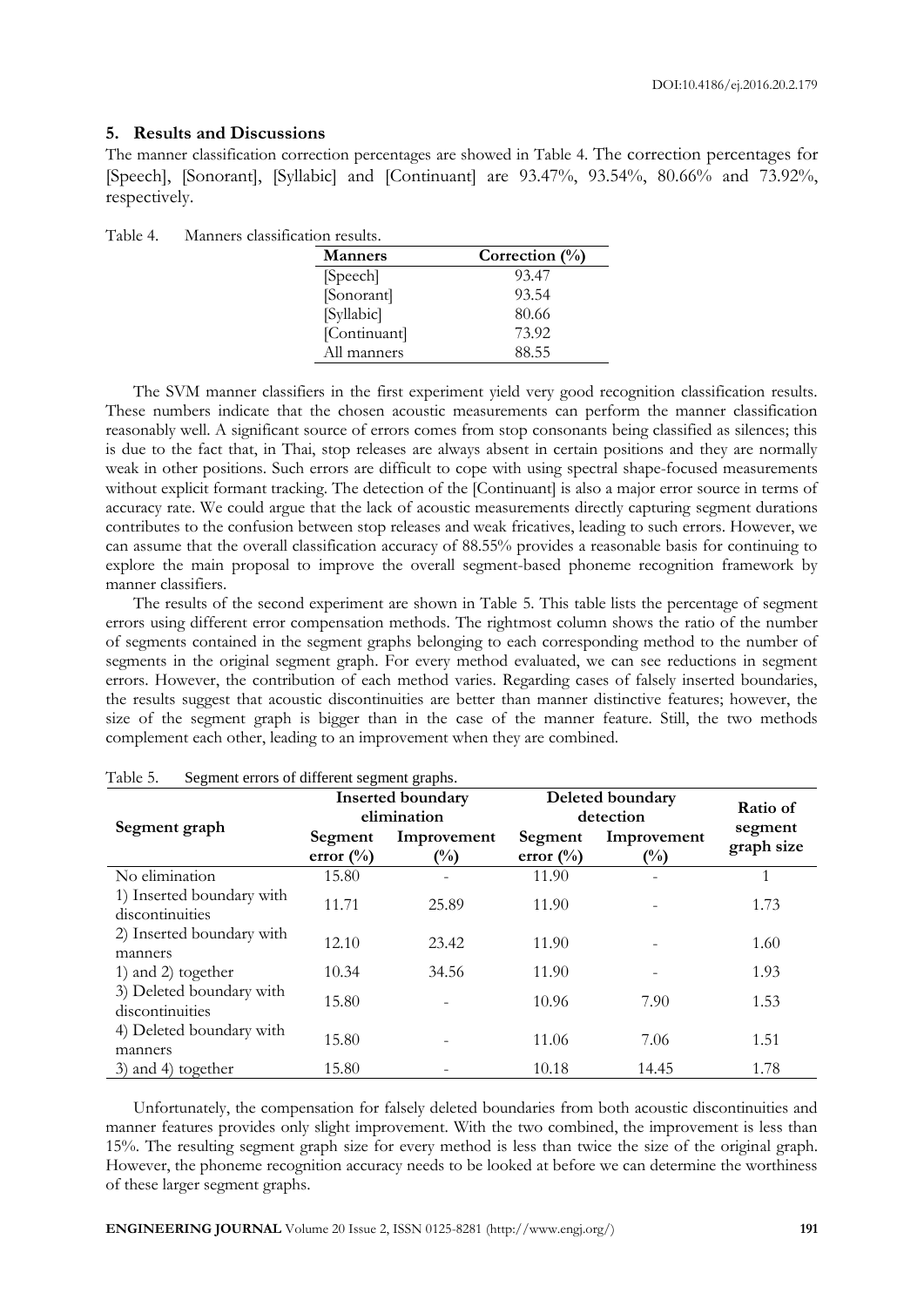|                        |                          | % Accuracy  |                | % Accuracy with   |                          |
|------------------------|--------------------------|-------------|----------------|-------------------|--------------------------|
|                        |                          |             |                | broad class score |                          |
| Acoustic models        | <b>Methods</b>           | Inserted    | <b>Deleted</b> | <b>Inserted</b>   | <b>Deleted</b>           |
|                        |                          | boundary    | boundary       | boundary          | boundary                 |
|                        |                          | elimination | detection      | elimination       | detection                |
| Frame-based            |                          | 47.21       | 47.21          |                   |                          |
| Frame-based (20-best)  | $\overline{\phantom{0}}$ | 49.39       | 49.39          |                   | $\overline{\phantom{a}}$ |
| Segmental              | None                     | 47.70       | 47.70          | 47.72             | 47.72                    |
| Segmental              | Discontinuities          | 52.92       | 41.88          | 52.92             | 42.16                    |
| Segmental              | Manners                  | 52.21       | 44.79          | 52.32             | 45.29                    |
| Segmental              | Both methods             | 53.44       | 38.50          | 53.54             | 39.25                    |
| Segmental and Boundary | None                     | 51.47       | 51.47          | 51.58             | 51.58                    |
| Segmental and Boundary | Discontinuities          | 57.50       | 48.74          | 57.59             | 48.91                    |
| Segmental and Boundary | Manners                  | 56.91       | 49.69          | 56.96             | 49.86                    |
| Segmental and Boundary | Both methods             | 58.18       | 46.84          | 58.26             | 47.20                    |

# Table 6. Resulting phoneme recognition accuracies.

The third experiment demonstrated the phoneme recognition accuracies of the segment-based systems with and without inserted boundary elimination and deleted boundary detection, as well as that of baseline frame-based recognition. The recognition results in Table 6 show the satisfactory improvement of proposed methods. Since segment graphs used for the segment-based cases were generated from twenty best hypotheses from frame-based recognizers, we also included a case when all 20-best hypotheses from the frame-based recognizer were considered.

For the falsely inserted boundary eliminations case, the resulting phoneme recognition accuracies are improved considerably compared to the cases without the elimination, although the segment graph sizes are almost twice as large compared to the original graphs using both elimination methods. Therefore, we can infer that the more actual segments included in the graph, the more the segment-based recognizer will achieve accurate final phoneme recognition results. Compared to the baseline probabilistic segmentation cases, error eliminations of 12.03% and 13.04% were achieved in the case of segmental models and the combination of both segmental and boundary models, respectively. The performances of the original segment-based recognition and segment-based recognition using the segment graph from inserted boundary elimination are also shown to be higher than the performances of both baseline frame-based recognitions.

| Acoustic models        | <b>Deleted</b><br>boundary<br>detection<br>methods | Correct<br>labels | <b>Insertions</b> | <b>Deletions</b> | <b>Substitutions</b> |
|------------------------|----------------------------------------------------|-------------------|-------------------|------------------|----------------------|
| Segmental              | None                                               | 20,380            | 4,572             | 2,027            | 11,007               |
| Segmental              | Discontinuities                                    | 20,314            | 6,292             | 1,565            | 11,605               |
| Segmental              | Manners                                            | 20,746            | 5,749             | 1,684            | 11,054               |
| Segmental              | Both methods                                       | 20,357            | 7,467             | 1,367            | 11,760               |
| Segmental and Boundary | None                                               | 21,723            | 4,488             | 1,834            | 9,927                |
| Segmental and Boundary | Discontinuities                                    | 21,827            | 5,495             | 1,508            | 10,149               |
| Segmental and Boundary | Manners                                            | 21,985            | 5,346             | 1,627            | 9,872                |
| Segmental and Boundary | Both methods                                       | 22,010            | 6,326             | 1,353            | 10,121               |

Table 7. Detailed phoneme recognition results of proposed deleted boundary detection methods.

Although deleted boundary detection could reduce segment errors, it does not demonstrate any significant improvement in phoneme recognition accuracies. Furthermore, it impairs the recognition accuracies in many cases. Eq. (9) shows that the insertions directly affect the accuracies. Table 7 shows the detection method seems to introduce too many additional insertions that outweigh the contribution of the recovery of the deletions.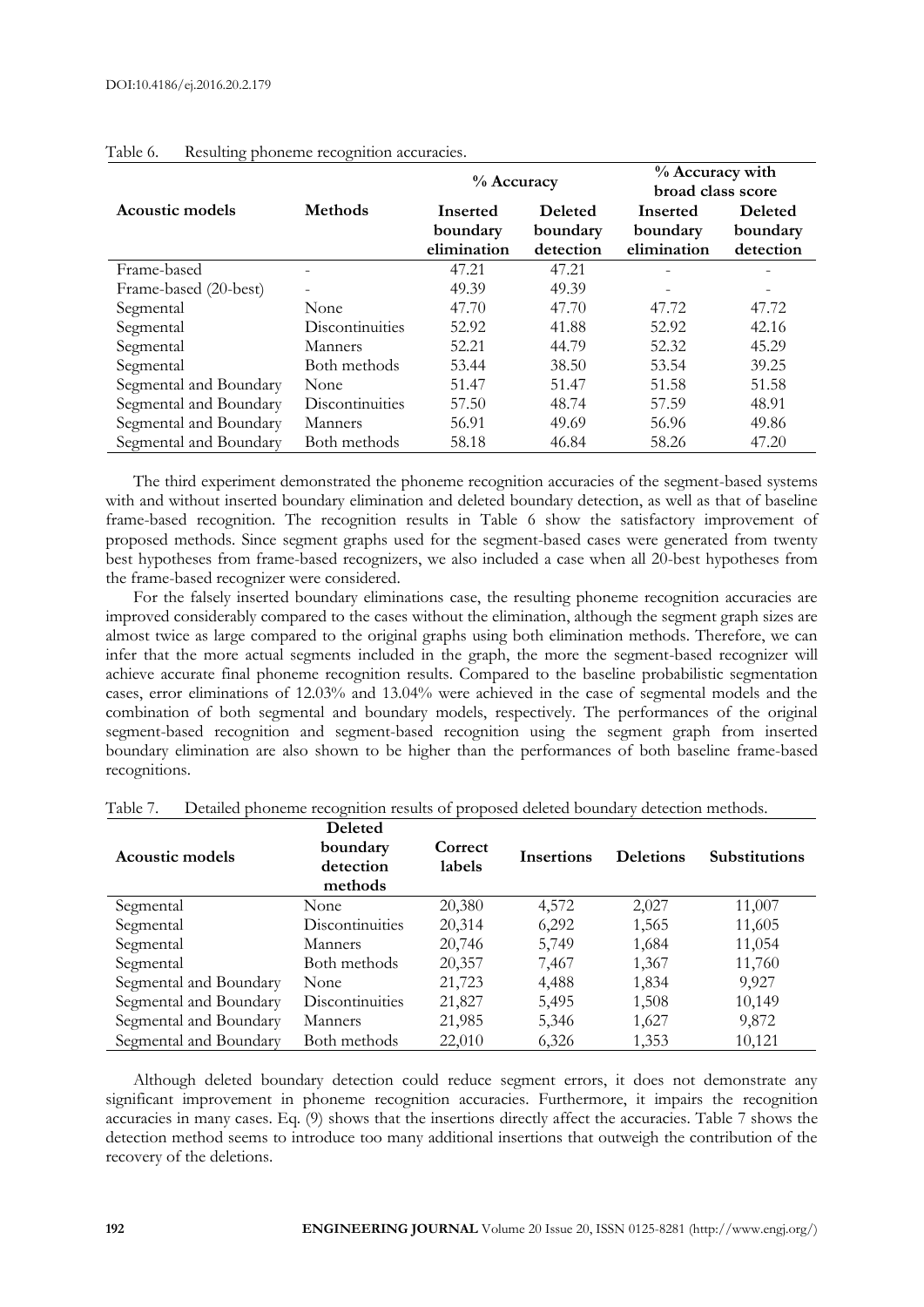

Fig. 12. A comparison of phoneme recognition results with and without the broad class score.

The two rightmost columns of Table 6 show the phoneme recognition accuracies of segment-based approaches with the broad class scores weighted into the probabilistic framework. We can observe that using such scores yields better recognition accuracies in all cases. Figure 12 shows that in some cases of the contribution of broad class scores, a hypothesis with the  $/j/$  segment will not be selected due to a penalty introduced by the broad class scores. Even though it is obvious that the scores will not assist in reducing phoneme recognition errors due to confusion among phonemes in the same classes, we can still obtain some degree of improvement in the overall accuracies.

In the fourth experiment, PCA was used for reducing the dimensions of the feature vectors used for the segment models and the boundary models. We selected the components which have Eigenvalues more than one. After the dimension reduction using PCA, the number of dimension of segment feature vectors was reduced from 117 to 34 while the one of boundary feature vectors was reduced from 78 to 20. Based on PCA-reduced feature vectors, we can finally trained the Gaussian mixture models with full covariance matrices, the task that could be achieved with the original sets of dimensions.

Table 8 shows the phoneme recognition accuracies obtained from the segment-based recognizers using Gaussian models with diagonal covariance matrices and with full covariance matrices in various conditions. The results show that segment-based speech recognizer with full covariance matrices yielded better accuracies in all conditions. The best condition granted 3.16% improvement over its corresponding diagonal covariance matrix case.

In Table 8, we can also compare the phoneme recognition accuracies among ones obtained from frame-based recognizers with different numbers of components (1, 8, 16, and 32) in the Gaussian Mixture Models of the acoustic models and ones from the segment-based cases. Among the frame-based cases, the accuracies increase with the increasing numbers of components as typically expected. Despite being able to utilize only single component Gaussian Mixture Models, we can obtain rather similar phoneme recognition accuracy for the phoneme recognition accuracy of the segment-based case with boundary models as well as boundary elimination methods to the accuracies of the multi-component models of the frame-based approach. Unfortunately, experiments with multi-component models with full covariance matrices could not be conducted on the frame-based cases due to insufficient training speech resources.

|                           |                                                       |                                | Diagonal covariance matrix |                                            | Full covariance matrix    |                                            |
|---------------------------|-------------------------------------------------------|--------------------------------|----------------------------|--------------------------------------------|---------------------------|--------------------------------------------|
| <b>Acoustic models</b>    | <b>Inserted</b><br>boundary<br>elimination<br>methods | Number<br>of<br><b>Mixture</b> | $\frac{0}{0}$<br>Accuracy  | % Accuracy<br>with<br>broad class<br>score | $\frac{0}{0}$<br>Accuracy | % Accuracy<br>with<br>broad class<br>score |
| Frame-based               |                                                       |                                | 47.21                      |                                            | 55.90                     |                                            |
| Frame-based               |                                                       | 8                              | 56.36                      |                                            |                           |                                            |
| Frame-based               |                                                       | 16                             | 58.19                      |                                            |                           |                                            |
| Frame-based               |                                                       | 32                             | 58.75                      |                                            |                           |                                            |
| Segmental                 | None                                                  |                                | 47.70                      | 47.72                                      | 48.89                     | 48.93                                      |
| Segmental                 | Discontinuities                                       |                                | 52.92                      | 52.92                                      | 53.47                     | 53.49                                      |
| Segmental                 | Manners                                               |                                | 52.21                      | 52.32                                      | 53.37                     | 53.43                                      |
| Segmental                 | Both methods                                          |                                | 53.44                      | 53.54                                      | 53.58                     | 53.65                                      |
| Segmental and<br>Boundary | None                                                  | 1                              | 51.47                      | 51.58                                      | 53.02                     | 53.11                                      |
| Segmental and<br>Boundary | <b>Discontinuities</b>                                | $\mathbf{1}$                   | 57.50                      | 57.59                                      | 59.13                     | 59.23                                      |
| Segmental and<br>Boundary | Manners                                               | 1                              | 56.91                      | 56.96                                      | 58.71                     | 58.77                                      |
| Segmental and<br>Boundary | Both methods                                          | 1                              | 58.18                      | 58.26                                      | 59.85                     | 59.94                                      |

Table 8. Comparison of phoneme recognition accuracies.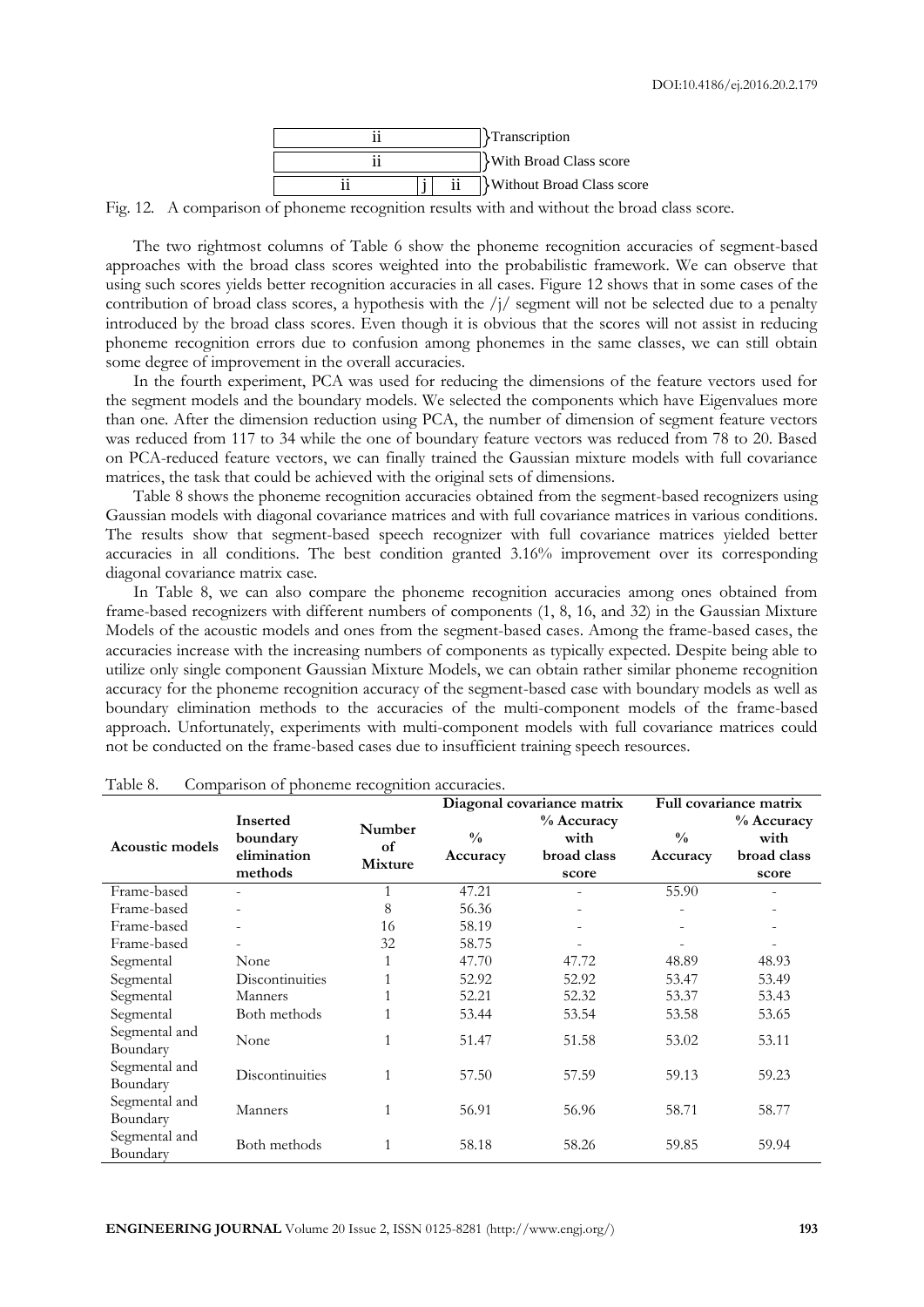

Fig. 13. Phoneme recognition accuracies comparison bar chart.

In this work, we explored the idea of restoring segments missing from the segment graphs due to deleted boundary errors, utilized broad class probabilities in scoring segments, and performed PCA dimensional reduction that enable the training of full covariance matrices despite limited training speech resources. Although the detection of incorrectly deleted boundaries did not introduced significant improvement, Figure 13 summarizes the improvement in phoneme recognition accuracies obtained from the other two aspects. The utilization of the broad class probabilities increases the 58.18% phoneme recognition accuracy of the diagonal covariance matrix segment-based case to 58.26%. Being able to train the full covariance matrices yields a 2.87% improvement (58.18% to 59.85%). Combining the two aspects, we obtained a 3.03% improvement (58.18% to 59.94%) over the baseline segment-based case. The best phoneme recognition accuracy is 1.19% higher than (or 2.02% improvement over)the 32-component GMM baseline frame-based HMM case.

Table 9. Resulting phoneme recognition accuracies on TIMIT.

| Acoustic models                                      | % Accuracy |
|------------------------------------------------------|------------|
| Context-independent Frame-based (Monophone)          | 52.85      |
| Context-dependent Frame-based (Triphone)             | 54.53      |
| Segmental and Boundary                               | 56.18      |
| Segmental and Boundary                               | 57.33      |
| (with inserted boundary elimination by both methods) |            |

The results in Table 9 shows that the segment-based speech recognition with and without inserted boundary elimination outperform both of the frame-based context-independent (Monophone), and the context-dependent (Triphone) cases on the TIMIT dataset. It is important to point out that our phoneme recognition experiments are focused on studying the improvement of acoustic models. There were no higher-level constraints, such as lexical constraints and language models, deployed to help improving the overall resulting recognition accuracies. Only phoneme bigrams were straight-forwardly utilized in the decoding. Therefore, it is not entirely relevant to compare the recognition accuracies from the settings of our experiments with the recognition accuracy of TIMIT dataset using MIT's SUMMIT recognizer reported in [1].

The improvement when using inserted boundary elimination was 2.05% over the case when it was not used. This improvement percentage is not as large as the one evaluated on the LOTUS corpus because segment errors of the corresponding segment graphs in the TIMIT case were not as significant as the errors found in the segment graphs of the LOTUS case.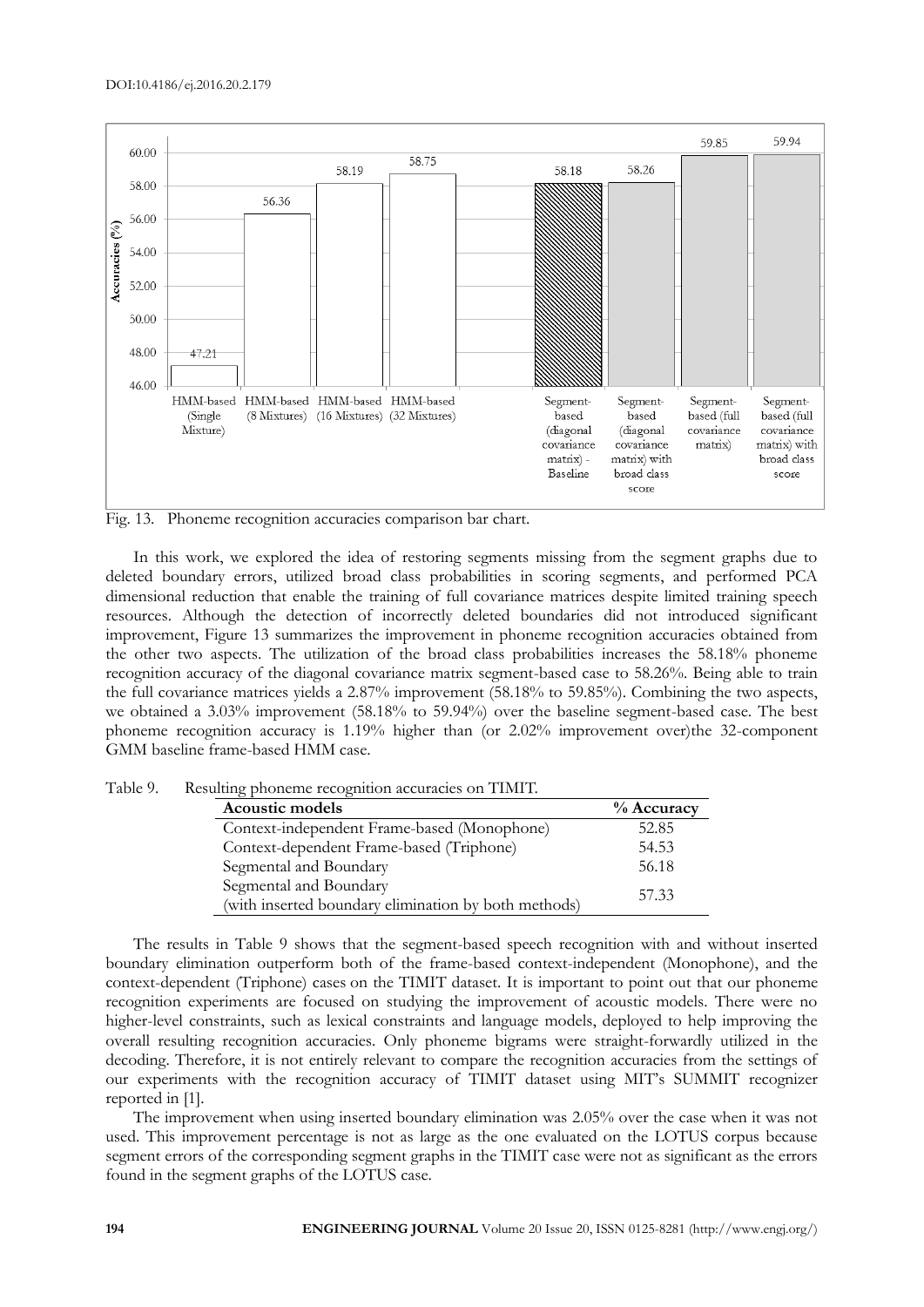# **6. Conclusions and Future Works**

This paper reported improvements in acoustic modeling of the first Thai segment-based speech recognition system on Thai phoneme recognition tasks, which usually yield phoneme recognition accuracies of less than 50% due the limited resource nature of Thai. In addition to the segment graph improvement proposed in our previous work, this paper contributes in three main aspects. Firstly, attempts to detect falsely deleted boundaries were implemented and tested in order to improve the quality of segment graphs so that the correct segment inclusion rate of the graph increased. However, deleted boundary detection did not yield significant improvement as in the case of the deletion of falsely inserted boundaries. The second aspect that was proposed in this work was the utilization of broad Acoustic-Phonetic class scoring, a procedure which could be added in a straightforward manner to the scoring of the decoding of the segment graphs. Such scoring methods could not be achieved in frame-based speech recognition approaches. The Acoustic-Phonetic scores were demonstrated to contribute to the overall recognition improvement. The third aspect was a demonstration of mitigating the insufficiency in speech resources of Thai, which has always been the most significant obstacles of achieving high pure phoneme recognition accuracies. In our case, segment and boundary models benefited from the feature vector dimension reduction provided by PCA. The best phoneme recognition accuracies of our segment-based framework yielded an improvement of more than 25% compared to the original segment-based system. Still, there were still rooms for improvement as pointed out in the earlier discussion. The fact that deletion of true boundaries accounted for 11.90% of the errors in the segment graphs indicated a possible future work regarding such the issue. More explicit extraction of Acoustic-Phonetic constraints such as formant tracks, segment duration modeling, and places of articulation could be incorporated to the scoring of the segment graphs. Furthermore, other modeling techniques with higher levels of model complexities such as Conditional Random Fields [30, 31] and Deep Neural Networks [32] could be experimented to replace the modeling with Gaussian Mixtures. Evaluating phoneme recognition performances based purely on the acoustic of the speech signals should be a good indicator to the performance of phoneme recognition tasks in which higher-level constraints cannot be used. Word recognition tasks utilizing this segment-based framework were left for our future works.

# **Acknowledgements**

This research was supported by the Thailand Graduate Institute of Science and Technology (grant no. TG-44-09-088D).

# **References**

- [1] J. R. Glass, "A probabilistic framework for segment-based speech recognition," *Computer Speech and Language*, vol. 17, pp. 137–152, Apr. 2003.
- [2] L. R. Rabiner, "A tutorial on hidden Markov models and selected applications in speech recognition," in *Proceedings of the IEEE*, Feb. 1989, vol. 72, no. 2, pp. 257–286.
- [3] J. Garofolo, L. Lamel, W. Fisher, J. Fiscus, D. Pallet, and N. Dahlgren. (1990). *The DARPA TIMIT Acoustic-Phonetic Continuous Speech Corpus* [CDROM].
- [4] K. Likitsupin, S. Tangruamsub, P. Punyabukkana, and A. Suchato, "Phoneme recognition from Thai continuous speech using a segment-based approach," in *Proc. The 11th National Computer Science and Engineering Conference*, Bangkok, 2007, pp. 218–222.
- [5] K. Likitsupin, A. Suchato, P. Punyabukkana, and C. Wutiwiwatchai, "Improving segment-based speech recognition by recovering missing segments in segment graphs—A Thai case study," in *Proc. International Symposium on Communications and Information Technologies*, Vientiane, 2008, pp. 268–273.
- [6] J. W. Chang and J. R. Glass, "Segmentation and modeling in segment-based recognition," in *Proc. The European Conference on Speech Communication and Technology*, Rhodes, 1997, pp. 1199–1202.
- [7] S. C. Lee and J. R. Glass, "Real-time probabilistic segmentation for segment-based speech recognition," in *Proc. International Conference on Spoken Language Processing*, Sydney, 1998, pp. 1803–1806.
- [8] S. C. Lee, "Probabilistic segmentation for segment-based speech recognition," M.S. thesis, EECS, MIT, Cambridge, MA, 1998.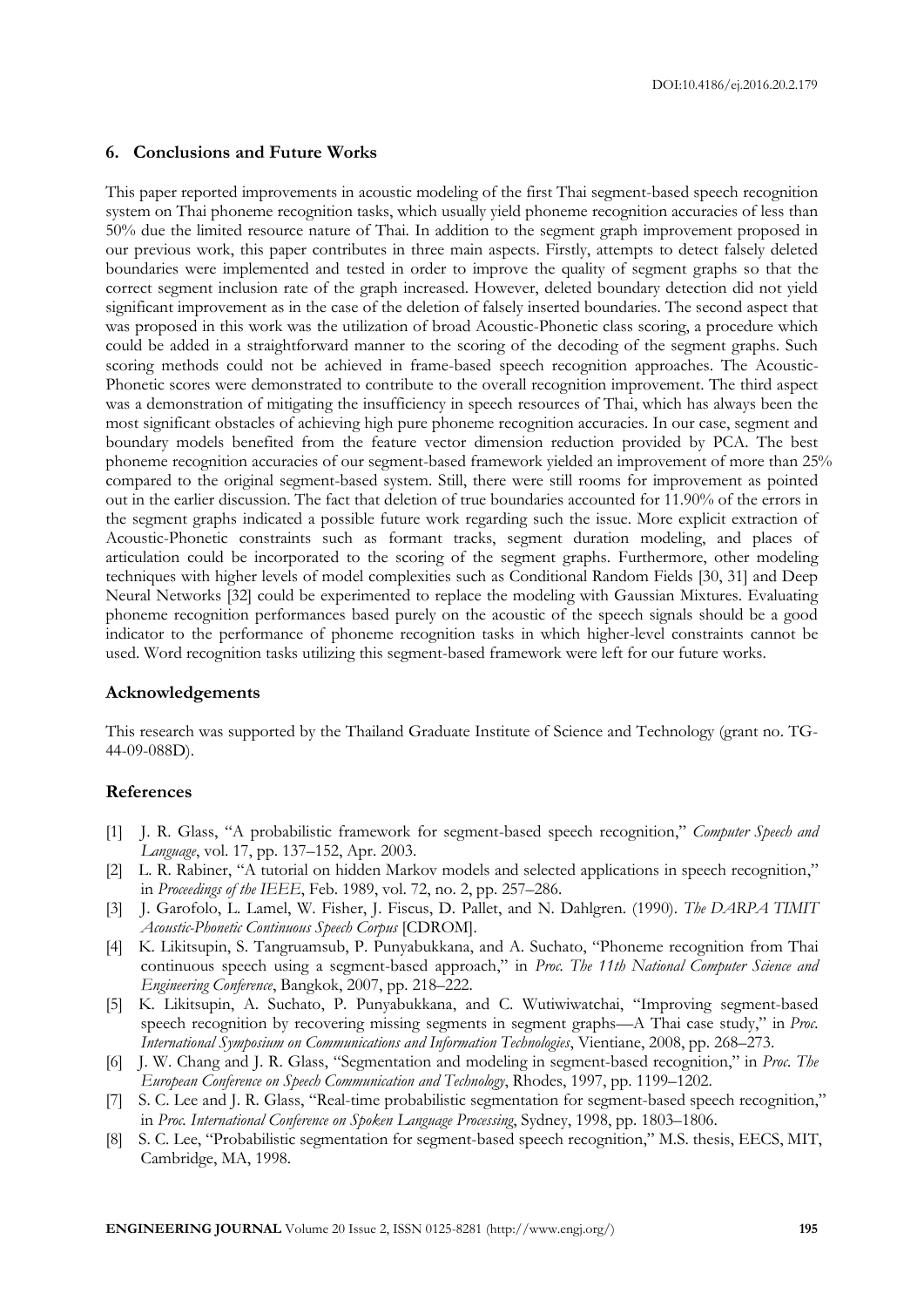- [9] S. Kasuriya, V. Sornlertlamvanich, P. Cotsomrong, S. Kanokphara, and N. Thatphithakkul, "Thai speech corpus for Thai speech recognition," in *Proc. The Oriental Chapter of International Committee for the Co-ordination and Standardization of Speech Databases and Assessment Techniques*, Singapore, 2003, pp. 54–61.
- [10] C. Wutiwiwatchai, P. Cotsomrong, S. Suebvisai, and S. Kanokphara, "Phonetically distributed continuous speech corpus for Thai language," in *Proc. The Third International Conference on Language Resources and Evaluation*, Las Palmas, 2002, pp. 869–872.
- [11] J. R. Glass and V. Zue, "Multi-level acoustic segmentation of continuous speech," in *Proc. International Conference on Acoustics, Speech, and Signal Processing*, New York, 1988, pp. 429–432.
- [12] V. Zue, J. R. Glass, M. Philips, and S. Seneff, "Acoustic segmentation and phonetic classification in the SUMMIT System," in *Proc. International Conference on Acoustics, Speech, and Signal Processing*, Glasgow, 1989, pp. 389–392.
- [13] D. Wang, L. Lu, and H.–J. Zhang, "Speech Segmentation without Speech Recognition," in *Proc. IEEE International Conference on Acoustics, Speech, and Signal Processing*, Hong Kong, 2002, pp. 468–471.
- [14] P. Leelaphattarakij, P. Punyabukkana, and A. Suchato, "Locating phone boundaries from acoustic discontinuities using a two-staged approach," in *Proc. International Conference on Spoken Language Processing*, Pittsburgh, 2006, pp. 673–676.
- [15] S. A. Liu, "Landmark detection for distinctive feature-based speech recognition," Ph.D. dissertation, EECS, MIT, Cambridge, MA, 1995.
- [16] P. Dareyoah, A. Suchato, and P. Punyabukkana, "A study of acoustic measurements for voicing detection in speech with room-level SNR," in *Proc. The Sixth Symposium of Natural Language Processing (SNLP 2005)*, 2005, pp. 109–114.
- [17] A. Salomon, C. Y. Espy-Wilson, and O. Deshmukh, "Detection of speech landmarks: Use of temporal information," *JASA*, vol. 115, no. 3, pp. 1296–1305, Mar. 2004.
- [18] A. Salomon and C. Y. Espy-Wilson, "Automatic detection of manner events based on temporal parameters," in *Proc. The Sixth European Conference on Speech Communication and Technology*, Budapest, 1999, pp. 2797–2800.
- [19] T. Pruthi and C. Y. Espy-Wilson, "Acoustic parameters for automatic detection of nasal manner," *Speech Communication*, vol. 43, no. 3, pp. 225–239, Aug. 2004.
- [20] T. Pruthi and C. Y. Espy-Wilson, "Automatic classification of nasals and semivowels," in *Proc. The Fifteenth International Congress of Phonetic Sciences*, Barcelona, 2003, pp. 3061–3064.
- [21] A. Juneja and C. Y. Espy-Wilson, "A probabilistic framework for landmark detection based on phonetic features for automatic speech recognition," *JASA*, vol. 123, no. 2, pp. 1154–1168, Feb. 2008.
- [22] A. Juneja and C. Y. Espy-Wilson, "Speech Segmentation using Probabilistic Phonetic Feature Hierarchy and Support Vector Machines," in *Proc. International Joint Conference on Neural Networks*, Portland, OR, 2003, pp. 675–679.
- [23] A. Juneja and C. Y. Espy-Wilson, "Segmentation of continuous speech using acoustic-phonetic parameters and statistical learning," in *Proc. the Ninth International Conference on Neural Information Processing*, Singapore, 2002, pp. 726–730.
- [24] M. Tang, S. Seneff, and V. Zue, "Two-stage continuous speech recognition using feature-based models: A preliminary study," in *Proc. IEEE Workshop on Automatic Speech Recognition and Understanding*, U.S. Virgin Islands, 2003, pp. 49–54.
- [25] S. Borys and M. Hasegawa-Johnson, "Distinctive feature based SVM discriminant features for improvements to phone recognition on telephone band speech," in *Proc. The Ninth European Conference on Speech Communication and Technology*, Lisbon, 2005, pp. 697–700.
- [26] C. C. Chang and C. J. Lin, (2012). *A Library for Support Vector Machines*, [Website]. Available: http://www.csie.ntu.edu.tw/~cjlin/libsvm
- [27] J. Kamaramen and P. Paalanen. (2003). *GMMBAYES—Bayesian Classifier and Gaussian Mixture Model ToolBox* [Source Code]. Available: http://www2.it.lut.fi/project/gmmbayes/downloads/src/ gmmbayestb
- [28] S. Young , G. Evermann, M. Gales, T. Hain, D. Kershaw, X. A. Liu, G. Moore, J. Odell, D. Ollason, D. Povey, V. Valtchev, and P. Woodland, *The HTK Book (for HTK Version 3.4)*, 3rd ed. Cambridge: Cambridge University, 2006.
- [29] A. K. Halberstadt and J. R. Glass, "Heterogeneous measurements and multiple classifiers for speech recognition," in *Proc. International Conference on Acoustics, Speech, and Signal Processing*, Sydney, 1998, pp. 995–998.